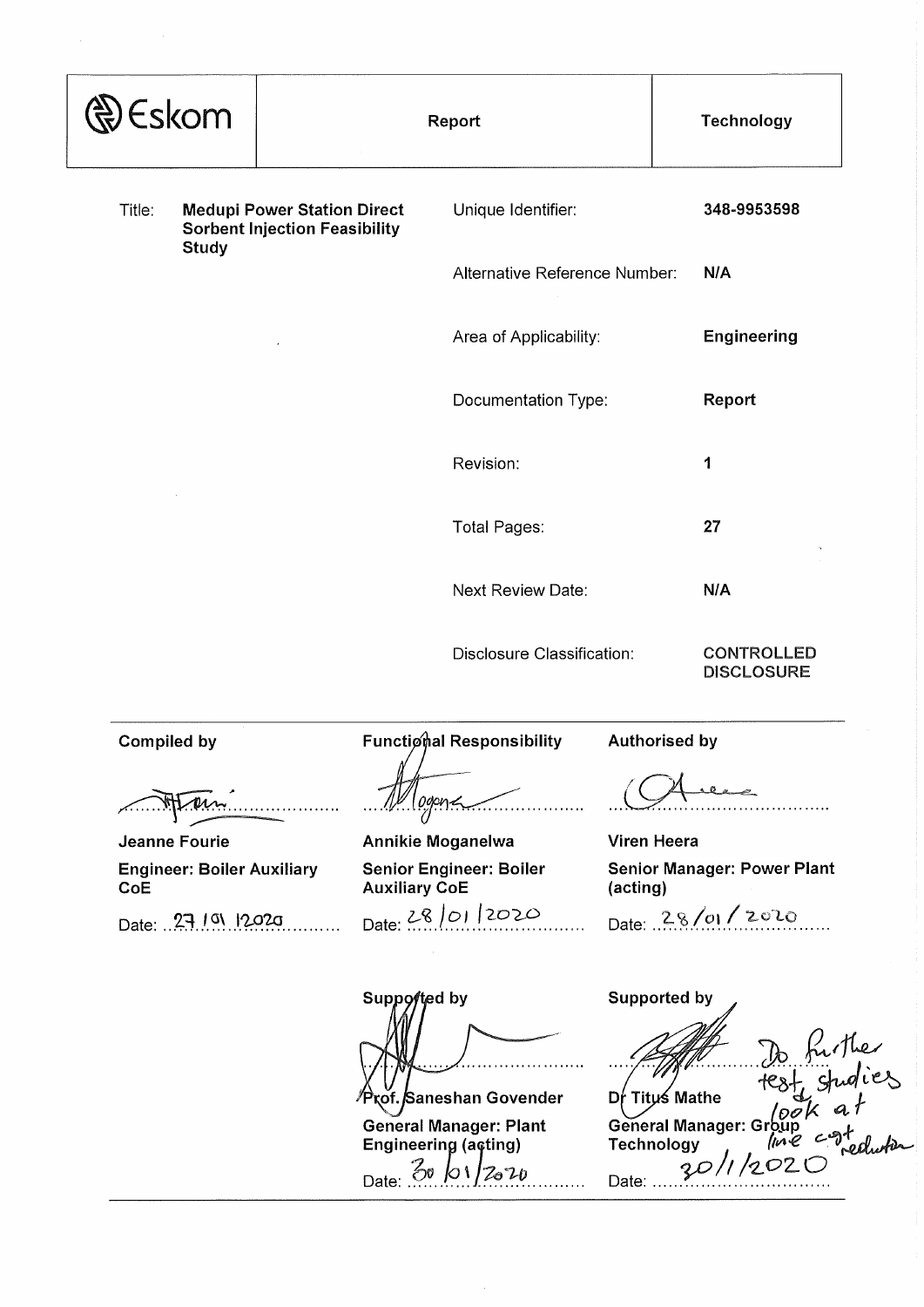# **CONTENTS**

|                                                                                               | Page |
|-----------------------------------------------------------------------------------------------|------|
|                                                                                               |      |
|                                                                                               |      |
|                                                                                               |      |
|                                                                                               |      |
|                                                                                               |      |
|                                                                                               |      |
|                                                                                               |      |
|                                                                                               |      |
|                                                                                               |      |
|                                                                                               |      |
|                                                                                               |      |
|                                                                                               |      |
|                                                                                               |      |
|                                                                                               |      |
|                                                                                               |      |
| 4.3 ECONOMISER SORBENT INJECTION (ESI) AND DUCT SORBENT INJECTION (DSI)  13                   |      |
|                                                                                               |      |
|                                                                                               |      |
|                                                                                               |      |
| 6. PRACTICAL IMPLICATIONS AND RISKS FOR APPLICATION AT MEDUPI POWER STATION  15               |      |
|                                                                                               |      |
| 6.2 DIRECT SORBENT INJECTION LOCATION: EROSION, FOULING AND BLOCKAGE CONCERNS 16              |      |
|                                                                                               |      |
|                                                                                               |      |
|                                                                                               |      |
|                                                                                               |      |
|                                                                                               |      |
|                                                                                               |      |
|                                                                                               |      |
|                                                                                               |      |
|                                                                                               |      |
|                                                                                               |      |
|                                                                                               |      |
|                                                                                               |      |
|                                                                                               |      |
| APPENDIX A: DIRECT SORBENT INJECTION FOR SO <sub>2</sub> REDUCTION AT MEDUPI POWER STATION 27 |      |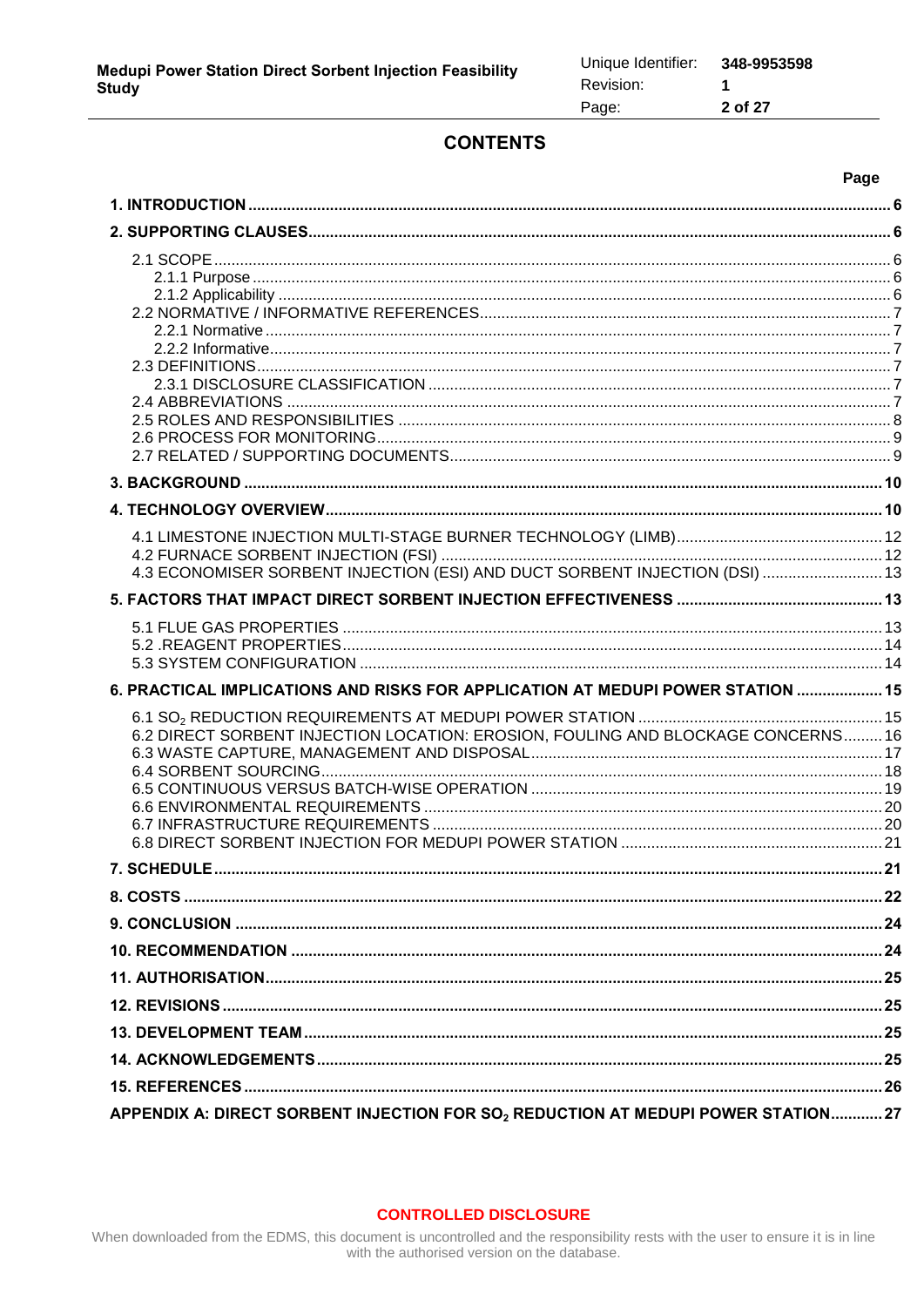# **LIST OF FIGURES**

# **LIST OF TABLES**

| Table 4-1: Comparison of Direct Sorbent Injection Capabilities with Selected FGD Technologies 11                          |  |
|---------------------------------------------------------------------------------------------------------------------------|--|
|                                                                                                                           |  |
|                                                                                                                           |  |
| Table A-1: Results of high level calculations for SO <sub>2</sub> reduction with direct sorbent injection based on Medupi |  |
|                                                                                                                           |  |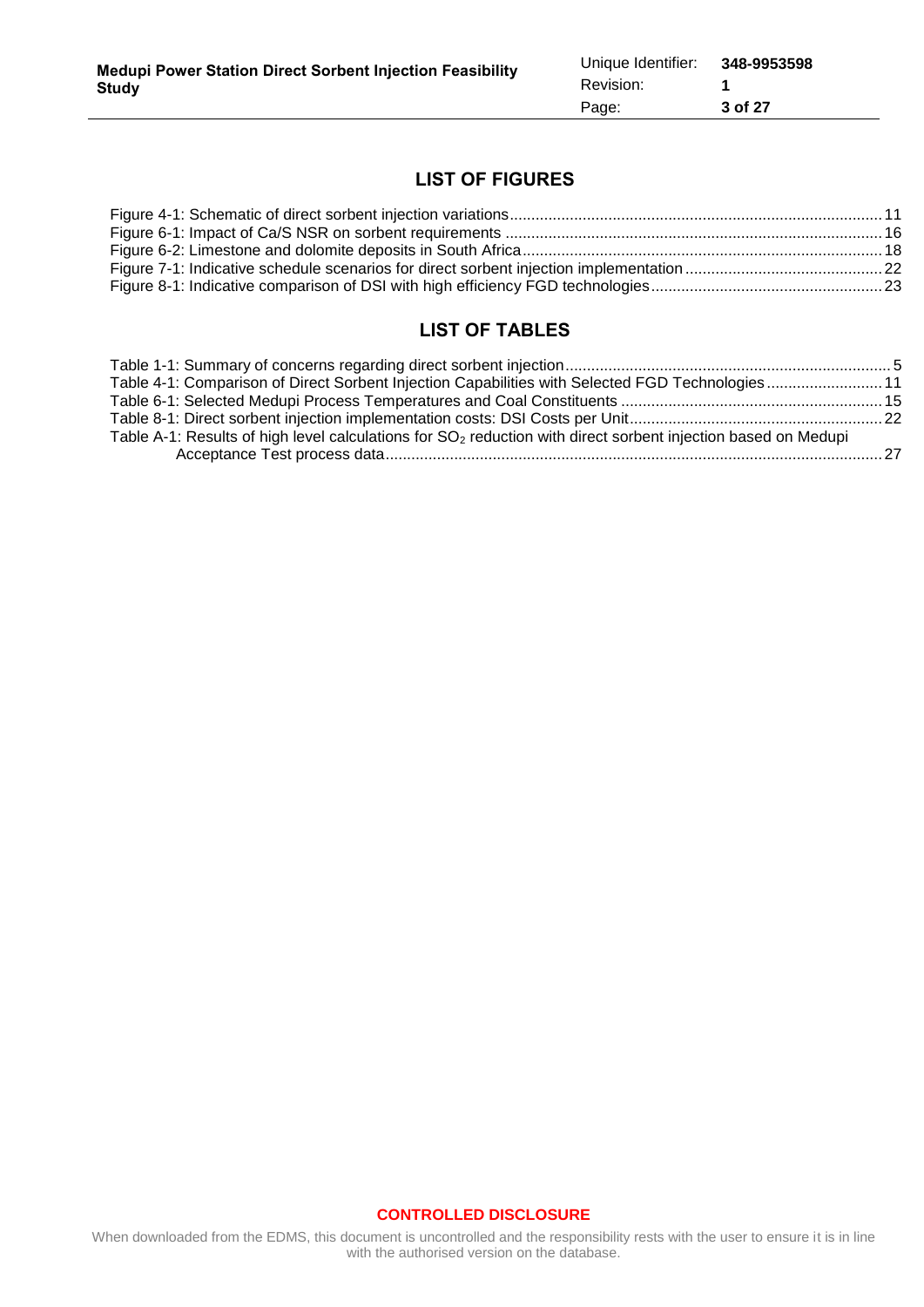# **EXECUTIVE SUMMARY**

Medupi Power Station currently experiences sporadic  $SO<sub>2</sub>$  emission exceedances above the existing emissions license limit of 3500 mg/Nm<sup>3</sup> (valid until 2025). As a measure to address these intermittent exceedances, direct sorbent injection has been considered as an interim, low efficiency measure to assist in meeting the current  $SO<sub>2</sub>$  emissions limit until such time as the Wet Flue Gas Desulphurisation (WFGD) plant is installed. The WFGD plant will be capable of meeting the future  $SO<sub>2</sub>$  emissions limit of 500 mg/Nm<sup>3</sup>, to come into effect in 2025. Direct sorbent injection is a low efficiency technology and is not capable of meeting 500 mg/Nm<sup>3</sup> limit.

Of the commercially available FGD technologies, direct sorbent injection was selected for consideration as an interim measure due to its relatively low capital cost and short implementation timelines when compared to FGD technologies with higher  $SO<sub>2</sub>$  removal efficiencies. This study explores various options; including 'hot' and 'cold' direct sorbent injection. It is concluded that duct sorbent injection (DSI) using hydrated lime upstream of the gas airheater (GAH) is the most suitable direct sorbent injection option considered for Medupi Power Station to achieve  $SO<sub>2</sub>$  removal efficiency of up to 25%, as required to maintain the existing  $SO<sub>2</sub>$  emissions limit. Sodium based sorbents are not feasible due to the high leachability of their waste products and consequent environmental concerns and higher cost.

Despite DSI being the most appropriate direct sorbent injection option, it is concluded that it is technically unfeasible for implementation at the existing Medupi Power Station. This is due to a number of technical concerns, including the uncertainty regarding sorbent quality and availability, the configuration of the existing Medupi Power Station plant systems, specifically the fabric filter plant (FFP) and dust handling plant (DHP) as well as waste management concerns. Furthermore, DSI will exacerbate the current underperformance of the FFP. In order to allow acceptable operation with DSI major plant modification would be required, which is unfeasible for short-term implementation.

Further to the technical concerns, the extended implementation timelines owing to environmental requirements and necessary sorbent testing will result in the direct sorbent injection system being operational for less than a year at the best case. The high capital cost for implementation for the brief operational period is thus not warranted. The total cost for one year's operation, including capex for the process equipment, opex and decommissioning for all six boiler units is R4.93 billion. This does not include the costs associated with the significant modifications to existing plant required.

Although the intention of this feasibility study is to assess the practicality of the short-term application of direct sorbent injection only, it must be noted that extended operation of the direct sorbent injection system, should the long-term WFGD system be deferred, will result in significant operational costs due to the large quantity of high cost sorbent required.

A summary of the unfeasibility of direct sorbent injection at Medupi Power Station is presented in [Table](#page-4-0)  [1-1](#page-4-0) on the following page.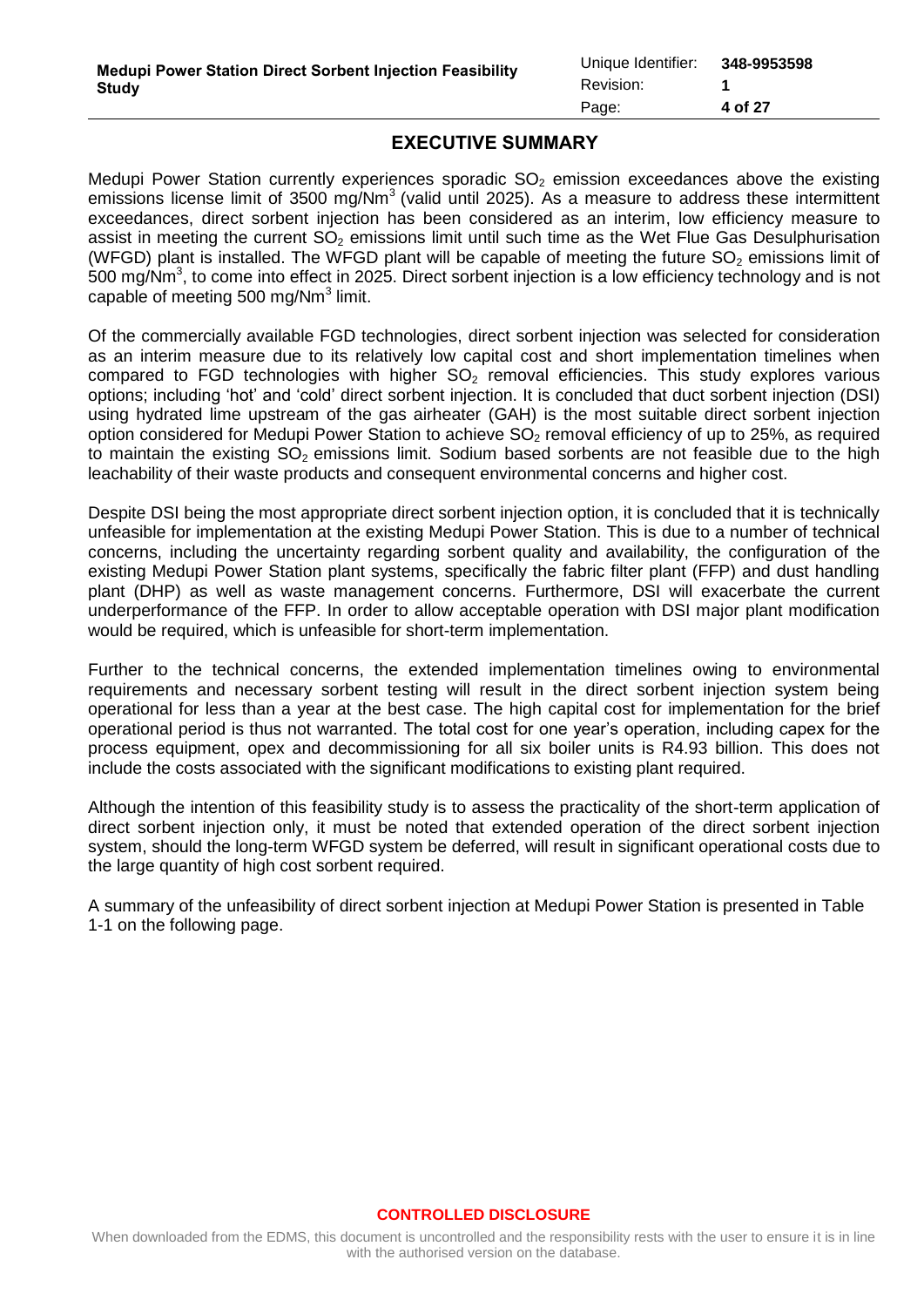<span id="page-4-0"></span>

| <b>Concern</b>                                                              | <b>Consequence</b>                                                                                                                                                                                                                                                                      |  |  |  |
|-----------------------------------------------------------------------------|-----------------------------------------------------------------------------------------------------------------------------------------------------------------------------------------------------------------------------------------------------------------------------------------|--|--|--|
| Interim Implementation for Low Efficiency SO <sub>2</sub> Reduction         |                                                                                                                                                                                                                                                                                         |  |  |  |
| Sorbent characteristics uncertain                                           | whether<br>suitable SO <sub>2</sub> reduction<br>Unknown<br>efficiency<br>is<br>achievable.                                                                                                                                                                                             |  |  |  |
|                                                                             | By-product characteristics unknown.                                                                                                                                                                                                                                                     |  |  |  |
| FFP design unsuitable for direct<br>sorbent injection                       | Major FFP modification required to achieve optimal operation<br>(casing enlargement for >50% additional bag area required and<br>pulsing system replacement needed). This is costly and will<br>require significant outage time.                                                        |  |  |  |
|                                                                             | If FFP is not modified, unacceptably high dP and early bag<br>failure will be experienced                                                                                                                                                                                               |  |  |  |
| <b>DHP</b><br>handling<br>and<br>waste<br>infrastructure does not allow for | DHP pneumatic capacity increase required to convey additional<br>particulate loading                                                                                                                                                                                                    |  |  |  |
| direct sorbent injection                                                    | Waste handling infrastructure not designed for additional<br>particulate loading                                                                                                                                                                                                        |  |  |  |
| Environmental management                                                    | Amended waste management license will be required for<br>disposing of the ash, sorbent and by-product mix. The<br>characteristics of this mixed product (leachability, stackability)<br>are not yet known.                                                                              |  |  |  |
| Long development schedule                                                   | Due to required pre-concept testing required to define sorbent<br>and by-product characteristics, as well as EIA requirements, the<br>implementation schedule is extended. Consequently, the direct<br>sorbent injection system will be operational for approximately<br>one year only. |  |  |  |
| High implementation cost                                                    | CAPEX investment of R222.6 million per unit (excluding<br>modification to existing plant and decommissioning costs)<br>required for short operational period and low $SO2$ removal<br>efficiency                                                                                        |  |  |  |
| Sorbent cost and availability                                               | High sorbent cost of R532.30 million annually per unit will be<br>incurred to achieve low (up to $25\%$ ) SO <sub>2</sub> removal.                                                                                                                                                      |  |  |  |
|                                                                             | Suitable sorbent is not currently available near Medupi -<br>significant transport costs will be incurred.                                                                                                                                                                              |  |  |  |
|                                                                             | Logistic for sorbent delivery may interfere with current<br>operations.                                                                                                                                                                                                                 |  |  |  |
|                                                                             | <b>Long Term Implementation</b>                                                                                                                                                                                                                                                         |  |  |  |
| Low $SO2$ reduction efficiency                                              | Will not meet future emissions limits                                                                                                                                                                                                                                                   |  |  |  |
| High sorbent costs                                                          | Significant OPEX (life cycle costing greater than WFGD)                                                                                                                                                                                                                                 |  |  |  |

## **Table 1-1: Summary of concerns regarding direct sorbent injection**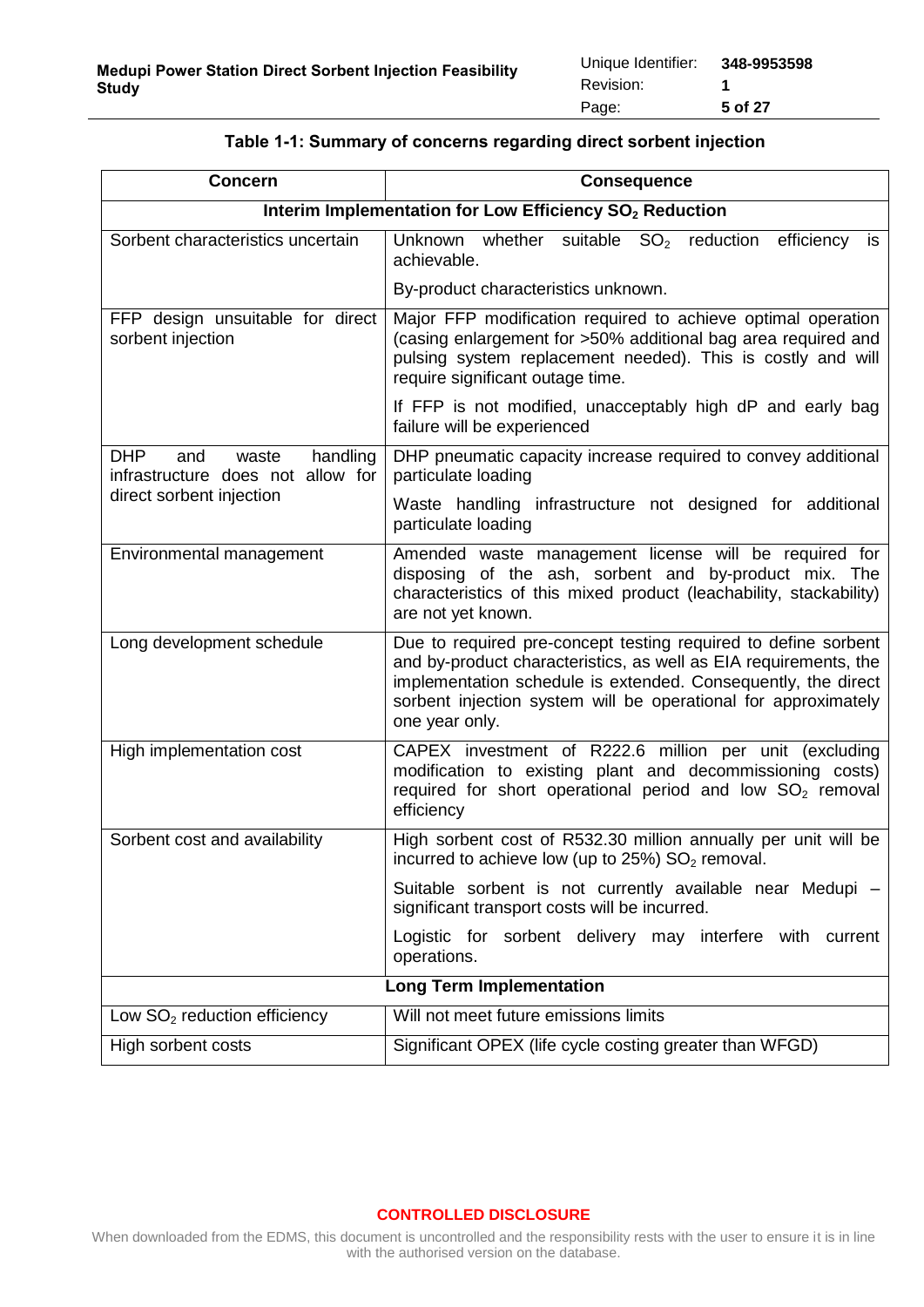# <span id="page-5-0"></span>**1. INTRODUCTION**

Medupi Power Station, which is currently in various stages of execution, has been designed and constructed to be 'Wet Flue Gas Desulphurisation (WFGD) ready'. The multi-package Medupi Flue Gas Desulphurisation (FGD) Retrofit Project is presently under development to realise the installation of WFGD technology at Medupi Power Station. The objective is to reduce sulphurous flue gas emissions to within legislated limits.

The FGD Retrofit Project is required to meet commitments made to the Department of Environment, Forestry and Fisheries (DEFF) (previously the Department of Environmental Affairs (DEA)) and the Medupi Power Station project funders (the World Bank and African Development Bank).

It was originally intended that the WFGD technology would be retrofitted during each unit's first general overhaul outage six years after commissioning with complete installation finalised in 2025. However, the project delivery time frame has been extended due to various factors, including: availability of funding, commercial processes, governance considerations, environmental licencing requirements (including the new requirement for separate gypsum and ash disposal facilities), existing plant process issues at Medupi Power Station and lessons learnt regarding more realistic project schedules and ensuring critical hold points. It is therefore currently anticipated that the WFGD plant for all units will be operational by 2030.

In the interim, Medupi Power Station experiences sporadic sulphur dioxide  $(SO<sub>2</sub>)$  emissions excursions during periods when the station receives high sulphur coal. The current Medupi Power Station emissions license is for a  $SO_2$  limit of 3500 mg/Nm<sup>3</sup> and will reduce to 500 mg/Nm<sup>3</sup> from 1 April 2025. An application for alternative limits in the minimum emissions standard (MES) applicable to Medupi Power Station has been made in November 2019. It is requested that a limit of 4000 mg/Nm<sup>3</sup> be applicable from 1 April 2020 and 1000 mg/Nm<sup>3</sup> from 1 April 2030. A response to this application is not yet available at the time of this document's compilation. A solution is thus being sought to address the intermittent  $SO<sub>2</sub>$ exceedances above 3500 mg/Nm<sup>3</sup> until such time as the WFGD is installed.

In order to assess whether direct sorbent injection is suitable as a short-term solution to address  $SO<sub>2</sub>$ emissions excursions above the existing 3500 mg/Nm<sup>3</sup> limit, a feasibility study considering various forms of direct sorbent injection has been completed.

# <span id="page-5-1"></span>**2. SUPPORTING CLAUSES**

### <span id="page-5-2"></span>**2.1 SCOPE**

The scope of this document includes direct sorbent injection only. Other FGD technologies are not considered in this document. Direct sorbent injection is considered only as a short-term, low efficiency desulphurisation solution.

This document is limited to a feasibility study and extensive conceptual development is not included.

# <span id="page-5-3"></span>**2.1.1 Purpose**

The purpose of this document is to establish whether direct sorbent injection is feasible at Medupi Power Station as an interim measure for  $SO<sub>2</sub>$  emissions reduction to below the current station limit of 3500 mg/Nm<sup>3</sup> until the WFGD system is installed.

# <span id="page-5-4"></span>**2.1.2 Applicability**

This document shall apply throughout Eskom Holdings Limited Divisions.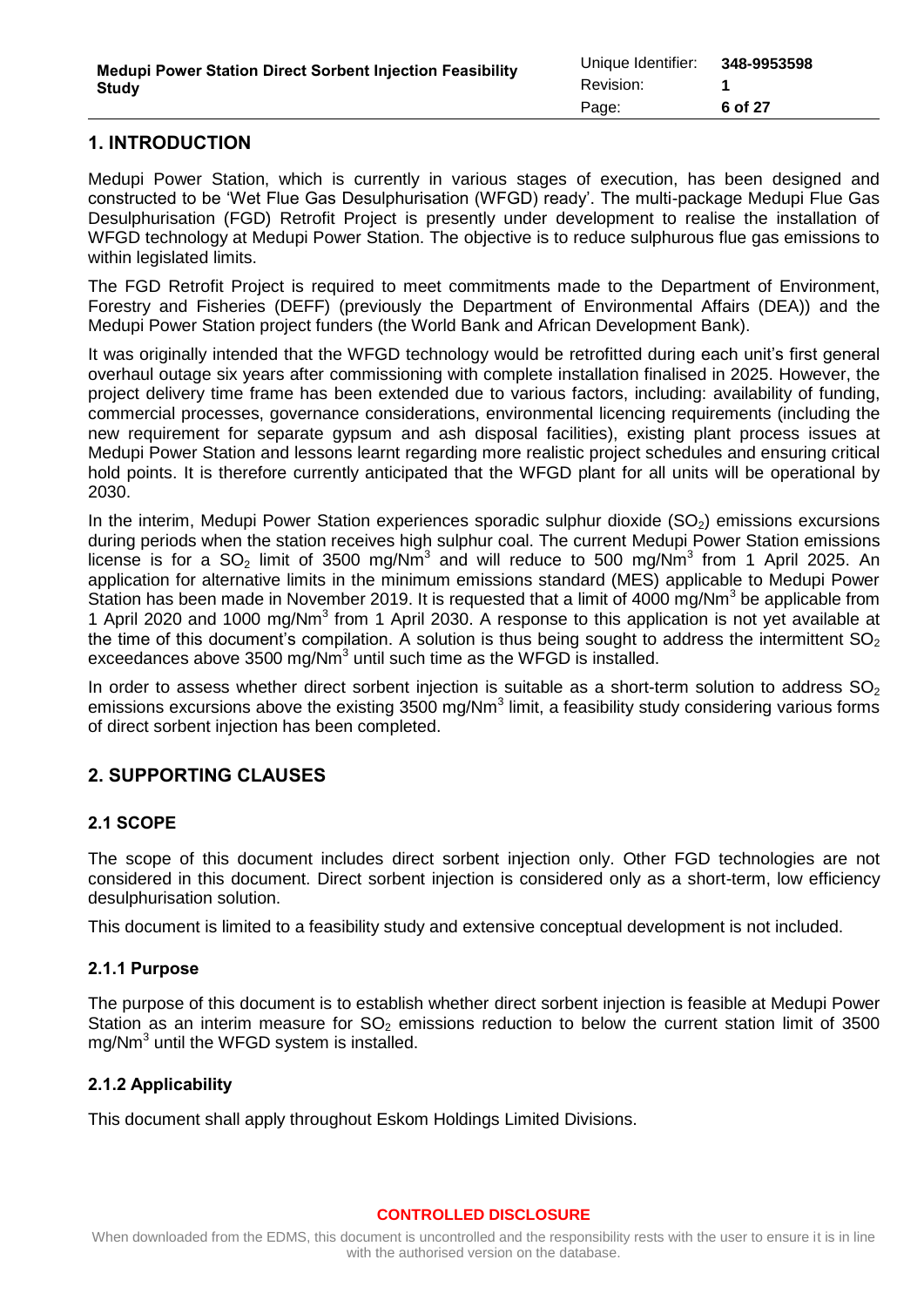### <span id="page-6-0"></span>**2.2 NORMATIVE / INFORMATIVE REFERENCES**

A complete list of literature referenced in this study is included in Section [15.](#page-25-0) Internal Eskom documentation is listed below.

### <span id="page-6-1"></span>**2.2.1 Normative**

[1] Briefing Note titled *Interim SO<sup>2</sup> mitigation for Medupi Power Station – Duct Sorbent Injection*, 16 November 2017

[2] Memorandum titled *Potential interim solution for Medupi SO<sup>x</sup> reduction*, 11 October 2019

- <span id="page-6-6"></span>[3] 474-10175: Medupi Flue Gas Desulphurisation: Technology Selection Study Report
- <span id="page-6-7"></span>[4] 323-09: Economic Evaluation Parameters

### <span id="page-6-2"></span>**2.2.2 Informative**

[5] ENV19-R235: Application for alternative limits in terms of the minimum emissions standard for the Medupi Power Station

[6] 363-SOx-BBBB-D00139-140: Fleet SO<sub>x</sub> Emissions Reduction Project, Tutuka Power Station Concept Design Report

[7] 363-SOx-BDDD-D00185-7: Fleet SO<sub>x</sub> Emissions Reduction Project, Majuba Power Station Concept Design Report

### <span id="page-6-3"></span>**2.3 DEFINITIONS**

| Term                            | <b>Definition</b>                                                                                                                                                                                              |
|---------------------------------|----------------------------------------------------------------------------------------------------------------------------------------------------------------------------------------------------------------|
| Calcination                     | Calcination is a process whereby limestone (or other mineral<br>deposits containing calcium carbonate) is heated to high<br>temperature in a kiln to produce quicklime with carbon dioxide as<br>a by-product. |
| <b>Direct Sorbent Injection</b> | Direct (or dry) Sorbent Injection is a method of reducing $SO2$ in<br>flue gas by injecting dry sorbent at a chosen location within the<br>flue gas stream.                                                    |
| Duct Sorbent Injection          | Duct sorbent injection typically refers to direct dry sorbent<br>injection upstream or downstream of the gas airheater.                                                                                        |
| Normalised                      | Normalised/Normal Conditions are at 273 K, 101.3 kPa, dry and<br>$10\%$ O <sub>2</sub>                                                                                                                         |

### <span id="page-6-4"></span>**2.3.1 DISCLOSURE CLASSIFICATION**

**Controlled Disclosure:** Controlled Disclosure to external parties (either enforced by law, or discretionary).

### <span id="page-6-5"></span>**2.4 ABBREVIATIONS**

| <b>Abbreviation</b> | <b>Description</b>                            |
|---------------------|-----------------------------------------------|
| <b>AD</b>           | <b>Air Dried</b>                              |
| $Ca(OH)_2$          | Calcium Hydroxide (hydrated lime/slaked lime) |

#### **CONTROLLED DISCLOSURE**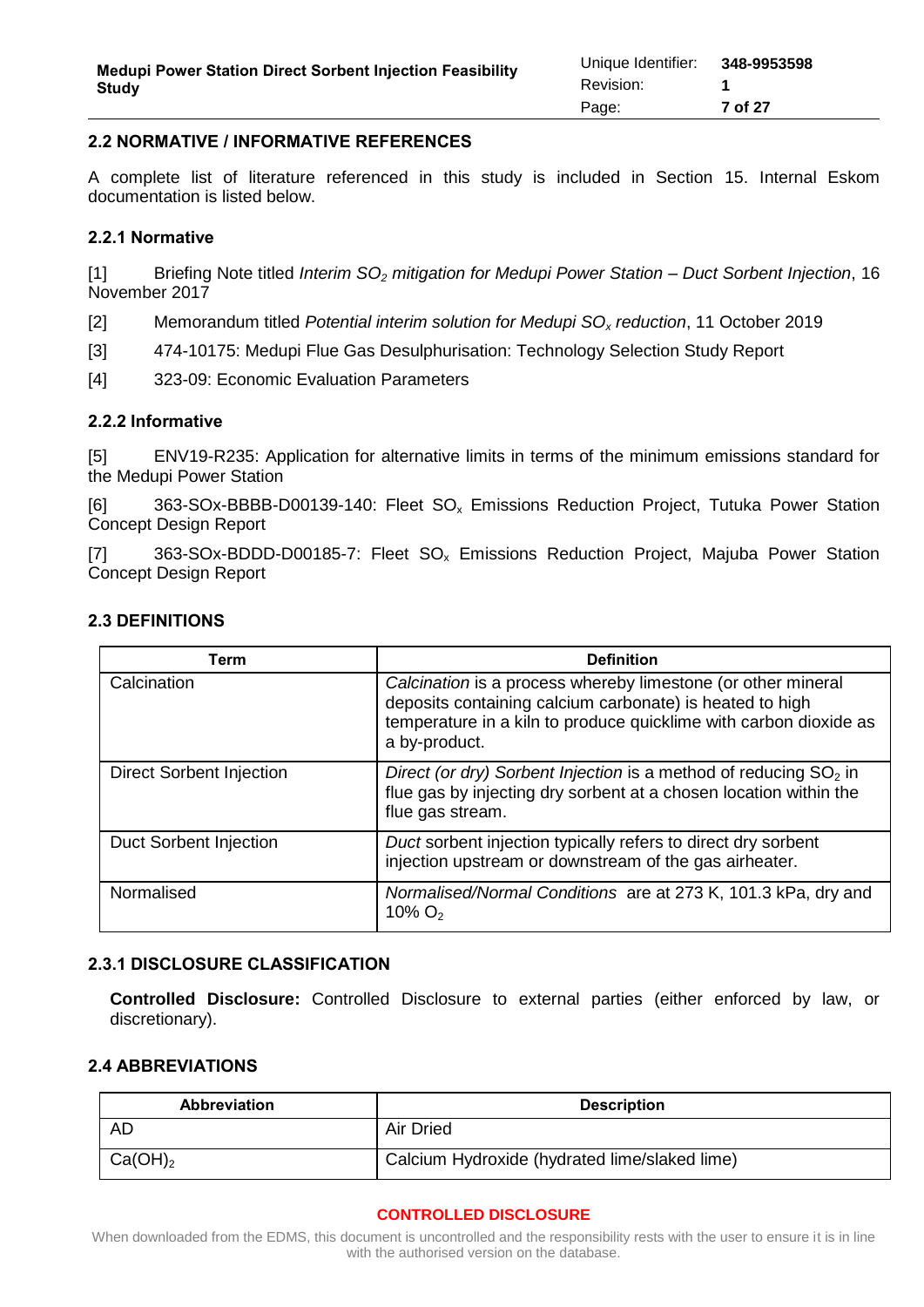| <b>Abbreviation</b> | <b>Description</b>                                |
|---------------------|---------------------------------------------------|
| CaCO <sub>3</sub>   | Calcium Carbonate                                 |
| CaO                 | Calcium Oxide (quicklime/burnt lime)              |
| <b>CAPEX</b>        | <b>Capital Expenditure</b>                        |
| <b>CDS</b>          | <b>Circulating Dry Scrubber</b>                   |
| <b>CFB</b>          | <b>Circulating Fluidised Bed</b>                  |
| <b>DEA</b>          | Department of Environmental Affairs               |
| <b>DEFF</b>         | Department of Environment, Forestry and Fisheries |
| <b>DSI</b>          | <b>Duct Sorbent Injection</b>                     |
| <b>EIA</b>          | <b>Environmental Impact Assessment</b>            |
| <b>EPA</b>          | United States Environmental Protection Agency     |
| <b>ESI</b>          | <b>Economiser Sorbent Injection</b>               |
| <b>ESP</b>          | <b>Electrostatic Precipitator</b>                 |
| <b>FFP</b>          | <b>Fabric Filter Plant</b>                        |
| <b>FGD</b>          | Flue Gas Desulphurisation                         |
| <b>FSI</b>          | <b>Furnace Sorbent Injection</b>                  |
| <b>GAH</b>          | <b>Gas Airheater</b>                              |
| <b>HCI</b>          | Hydrochloric acid                                 |
| <b>HF</b>           | Hydrofluoric acid                                 |
| <b>LIMB</b>         | Limestone Injection Multi-stage Burner Technology |
| <b>MES</b>          | Minimum Emissions Standard                        |
| mg/Nm <sup>3</sup>  | Milligram per Normalised cubic metre              |
| NaHCO <sub>3</sub>  | Sodium Bicarbonate                                |
| <b>NSR</b>          | <b>Nett Stoichiometric Ratio</b>                  |
| O <sub>2</sub>      | Oxygen                                            |
| <b>OPEX</b>         | <b>Operational Expenditure</b>                    |
| R.                  | Rand                                              |
| SO <sub>2</sub>     | <b>Sulphur Dioxide</b>                            |
| SO <sub>3</sub>     | <b>Sulphur Trioxide</b>                           |
| $SO_{x}$            | <b>Sulphur Oxides</b>                             |
| <b>SSA</b>          | Specific Surface Area                             |
| <b>WFGD</b>         | Wet Flue Gas Desulphurisation                     |

# <span id="page-7-0"></span>**2.5 ROLES AND RESPONSIBILITIES**

Not Applicable

### **CONTROLLED DISCLOSURE**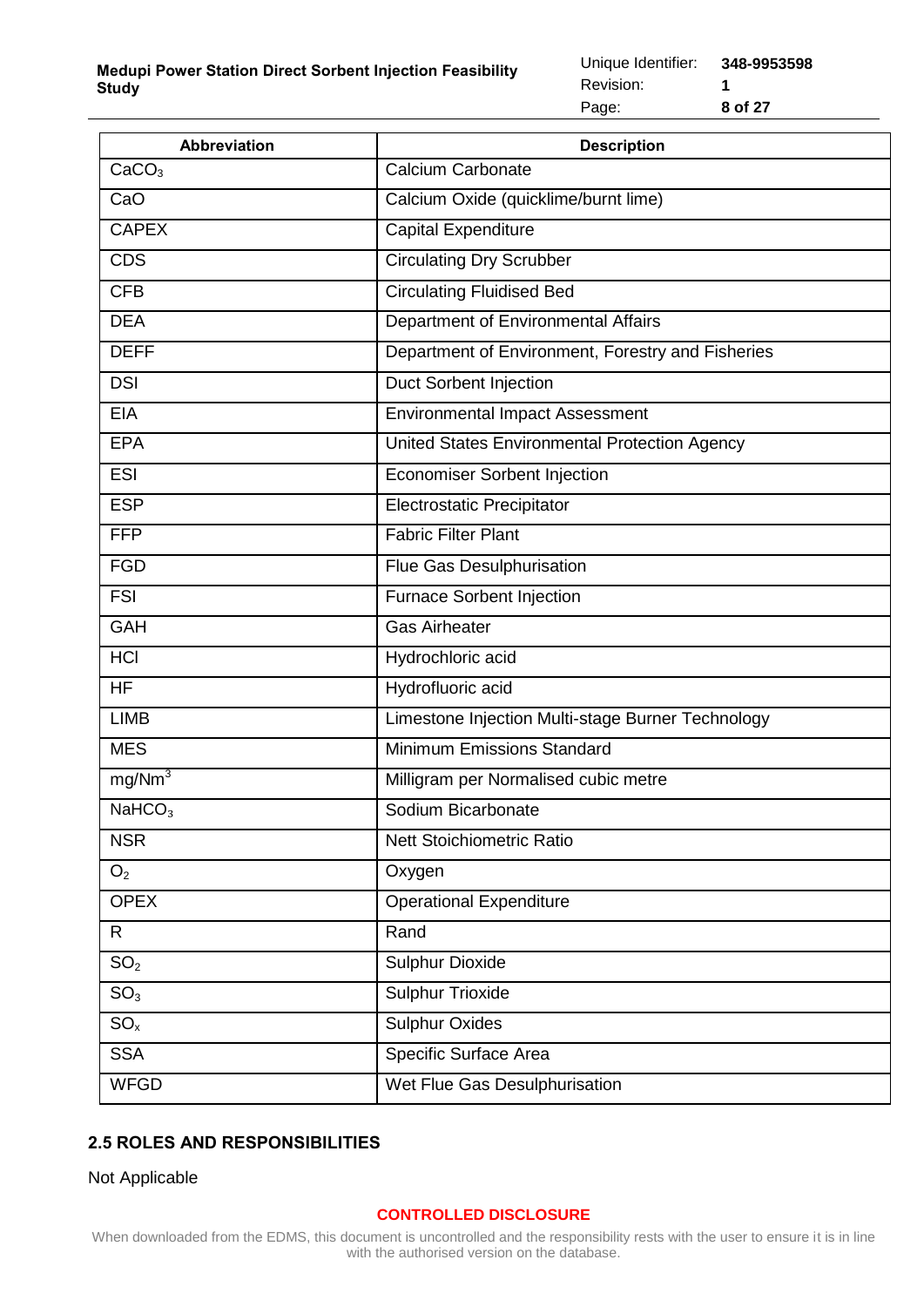### <span id="page-8-0"></span>**2.6 PROCESS FOR MONITORING**

Not Applicable

## <span id="page-8-1"></span>**2.7 RELATED / SUPPORTING DOCUMENTS**

Briefing Note titled *Interim SO<sup>2</sup> mitigation for Medupi Power Station – Duct Sorbent Injection*, 16 November 2017

Memorandum titled *Potential interim solution for Medupi SO<sup>x</sup> reduction*, 11 October 2019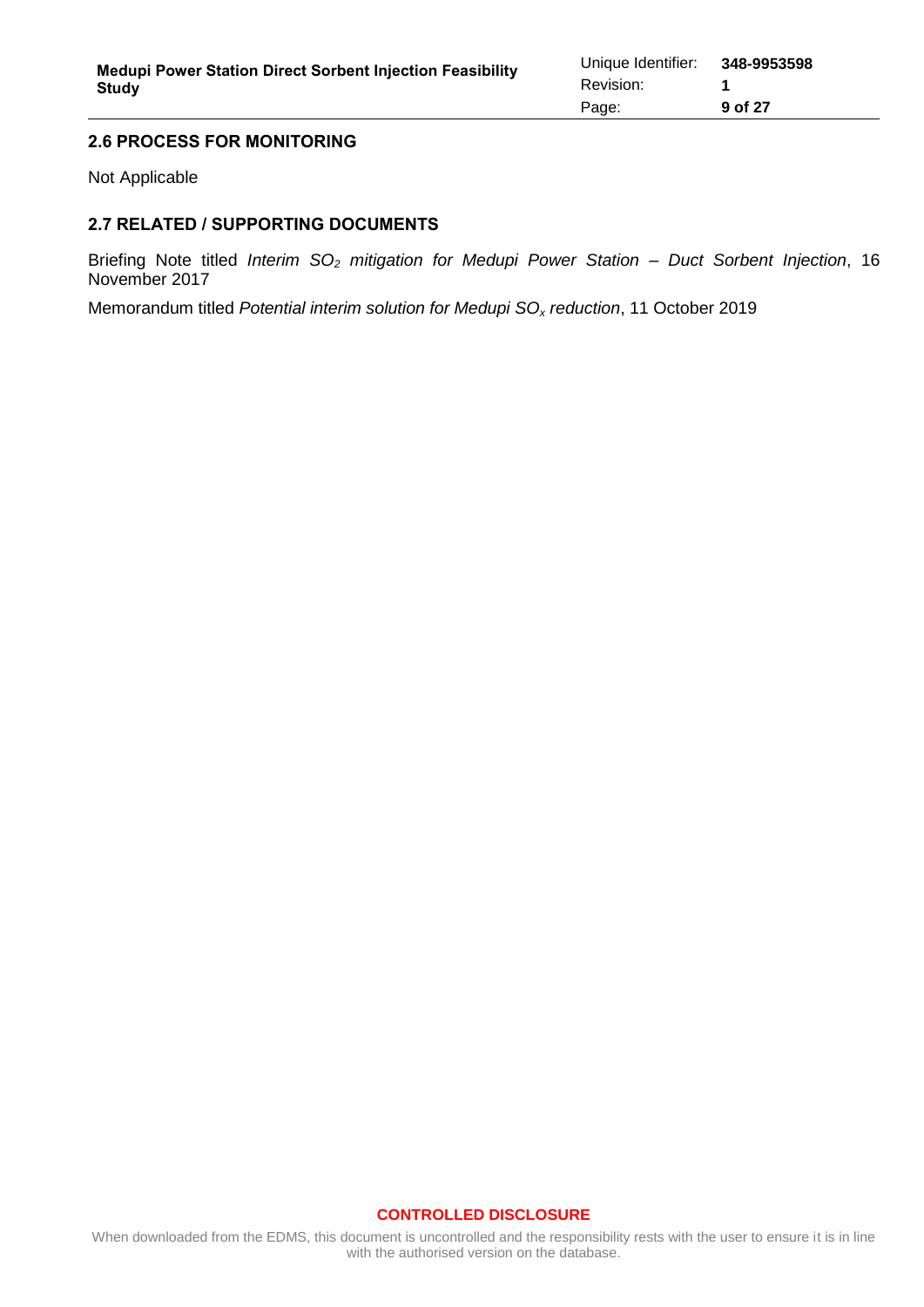# <span id="page-9-0"></span>**3. BACKGROUND**

A detailed technology selection was completed for the Medupi FGD Retrofit Project, focusing on the selection of a technology to suitably reduce  $SO_2$  emissions to below the future limit of 500 mg/Nm<sup>3</sup> for the remaining life of the plant. Details are available in [\[3\].](#page-6-6) However, as a short term interim solution to mitigate minor exceedances of the current station limit of 3500 mg/Nm<sup>3</sup>, a cost effective and easily implementable technology must be considered.

Medupi Power Station currently experiences sporadic  $SO<sub>2</sub>$  emissions spikes above the 3500 mg/Nm<sup>3</sup> limit in instances when poor quality coal with sulphur content above the specified rejection limit is received. In order to curb the interim emissions limit exceedances,  $SO<sub>2</sub>$  reduction of between approximately 4% and 25% must be achieved to meet the station's current limit. Deviations from this range may be experienced in some instances as it depends on the quality, specifically sulphur content, of coal being burned. When coal with 2.2% sulphur is received, process modelling indicates that an  $SO_2$ reduction efficiency of 20% is required.

Therefore, of the commercially available FGD technologies, direct or dry sorbent injection<sup>1</sup> was selected for consideration as an interim measure until such time as the WFGD is installed. This is due to the relatively low capital cost and short implementation timelines associated with direct sorbent injection technology when compared to FGD technologies with higher  $SO<sub>2</sub>$  removal efficiencies. Due to the low efficiency of direct sorbent injection, as well as significant sorbent costs to achieve this low reduction of  $SO<sub>2</sub>$ , it is not suitable as a permanent  $SO<sub>2</sub>$  reduction solution to achieve the future emissions limit.

# <span id="page-9-1"></span>**4. TECHNOLOGY OVERVIEW**

Direct sorbent injection is an emissions, or pollution, control technology that falls under the dry FGD technology category. It was originally developed to reduce acidic gases such as sulphur trioxide  $(SO_3)$ , hydrochloric acid (HCI) and hydrofluoric acid (HF).  $SO<sub>2</sub>$  was secondarily reduced in this process. However, due to the evolution of regulatory and compliance requirements as well as site specific constraints, this technology is now considered for low efficiency reduction of  $SO<sub>2</sub>$ .

Although direct sorbent injection achieves reduction of  $SO<sub>2</sub>$ , its reaction is in competition with the other acidic flue gas constituents. Furthermore, the residence time of sorbent in flue gas is less for direct sorbent injection than with other, higher efficiency FGD technologies. Consequently, only low efficiency  $SO<sub>2</sub>$  reduction is possible. Direct sorbent injection very rarely yields  $SO<sub>2</sub>$  removal efficiencies up to 90% as is typically required in order to comply with emissions regulations; therefore, direct sorbent injection is usually implemented in utilities and industrial applications that require low removal efficiencies and/or with a short remaining plant life. The potential advantages include relative ease of retrofit if the existing plant infrastructure is suitable and low associated capital investment in comparison with more efficient FGD technologies.

Direct sorbent injection is compared to selected, more efficient FGD technologies (WFGD as well as the semi-dry spray dryer absorber (SDA) FGD and circulating fluidised bed (CFB) FGD) in [Table 4-1.](#page-10-1) It can be seen that direct sorbent injection is most suited to power stations with low  $SO<sub>2</sub>$  removal requirements, short remaining life (since operational costs will outweigh capital costs after a certain lifetime) and small boiler units where building the complex, capital intensive systems required for WFGD and the semi-dry FGD applications are not warranted.

<sup>1</sup> *Direct/dry sorbent injection* refers to the technology whereby sodium or calcium based sorbent is directly injected into the flue gas stream. *Duct sorbent injection* is a subset of this technology and refers to the injection location upstream or downstream of the gas airheater (GAH). For purposes of this document, the abbreviation *DSI* is used to refer specifically to *duct* sorbent injection.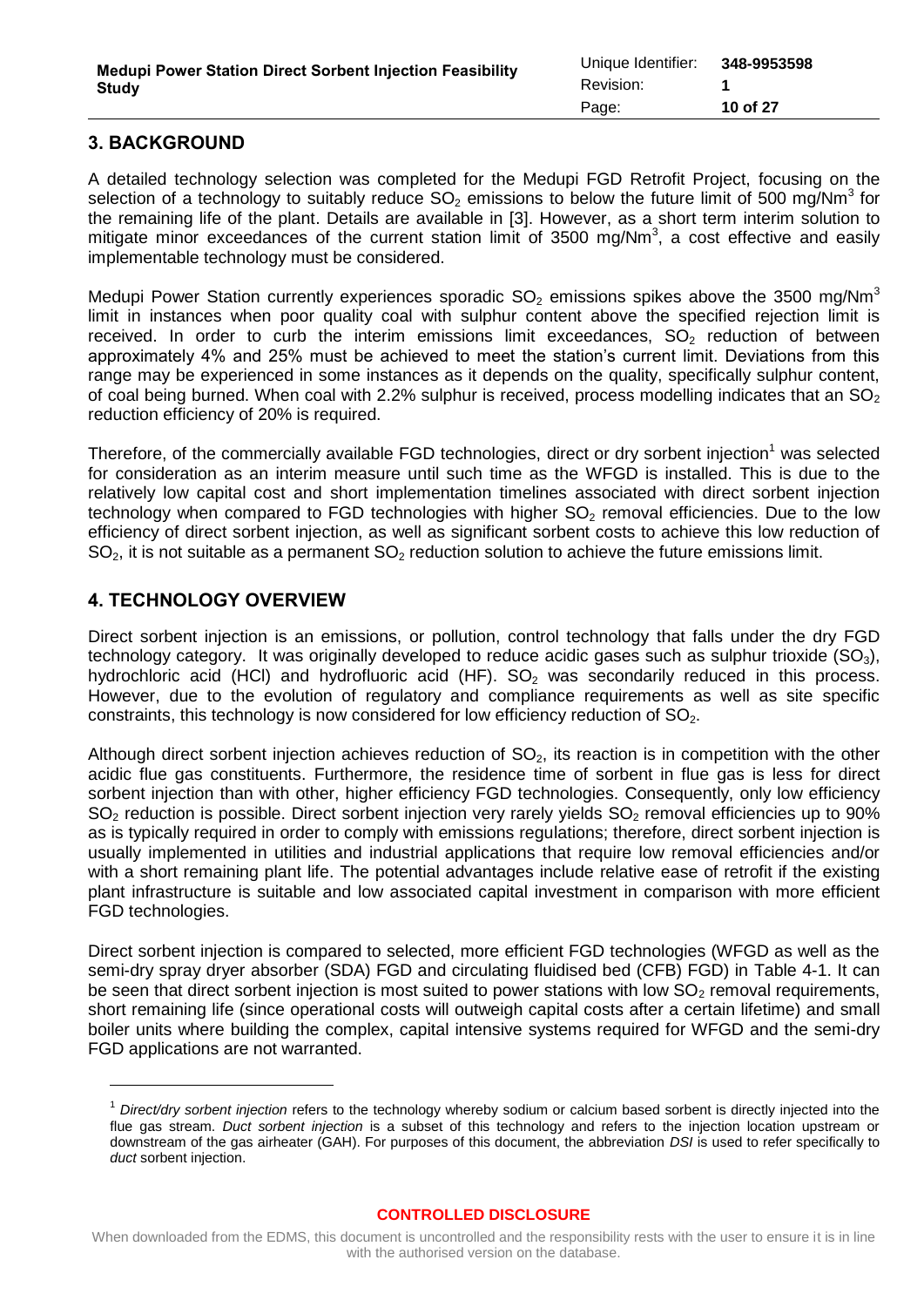## <span id="page-10-1"></span>**Table 4-1: Comparison of Direct Sorbent Injection Capabilities with Selected FGD Technologies**

|                          | <b>WFGD</b> | <b>SDA</b>    | <b>CFB</b>    | <b>Direct</b><br><b>Sorbent</b><br><b>Injection</b> |
|--------------------------|-------------|---------------|---------------|-----------------------------------------------------|
| $SO2$ removal efficiency | High        | Medium - high | Medium - high | Low                                                 |
| <b>Capital Cost</b>      | High        | Medium - high | Medium - high | Low                                                 |
| <b>Operational Cost</b>  | Medium      | High          | High          | High                                                |
| <b>Water Consumption</b> | High        | Medium        | Medium        | Low                                                 |

Direct sorbent injection involves the pneumatic injection of an alkaline sorbent, typically calcium or sodium based, directly into the flue gas path. The sorbent reacts with the target acidic gas and competing acidic gases via adsorption. The acidic gas content in the flue gas is reduced and a solid waste is produced as a by-product. The solid waste product is removed via the particulate control system (the electrostatic precipitator (ESP) or fabric filter plant (FFP)).

Due to the competing reactions with the other acidic flue gas constituents, relatively high sorbent injection rates are required for sufficient  $SO<sub>2</sub>$  removal when compared with the removal of other acidic gases from the flue gas stream. The most commonly used sorbents include hydrated lime (Ca(OH<sub>2</sub>)), calcium carbonate (CaCO<sub>3</sub>) typically obtained from limestone, sodium bicarbonate (NaHCO<sub>3</sub>) and sodium sesquicarbonate known as trona, a sodium based sorbent mainly mined in the United States of America.

In general, sodium based sorbents can yield better  $SO<sub>2</sub>$  reduction efficiencies when compared to calcium based sorbents (Sargent & Lundy , 2017); this implies that higher volumes of calcium based sorbent is required for similar removal efficiencies compared to sodium based sorbents. However, the addition of sodium based sorbent may increase  $NO<sub>2</sub>$  emissions and significantly alters the ash properties once combined. This increases the leachability of components like selenium and arsenic, which holds environmental concerns. Environmental and site specific constraints, such as local sorbent availability and disposal options, are thus significant items to consider beyond  $SO<sub>2</sub>$  reduction efficiency when sorbent is selected.



<span id="page-10-0"></span>**Figure 4-1: Schematic of direct sorbent injection variations**

#### **CONTROLLED DISCLOSURE**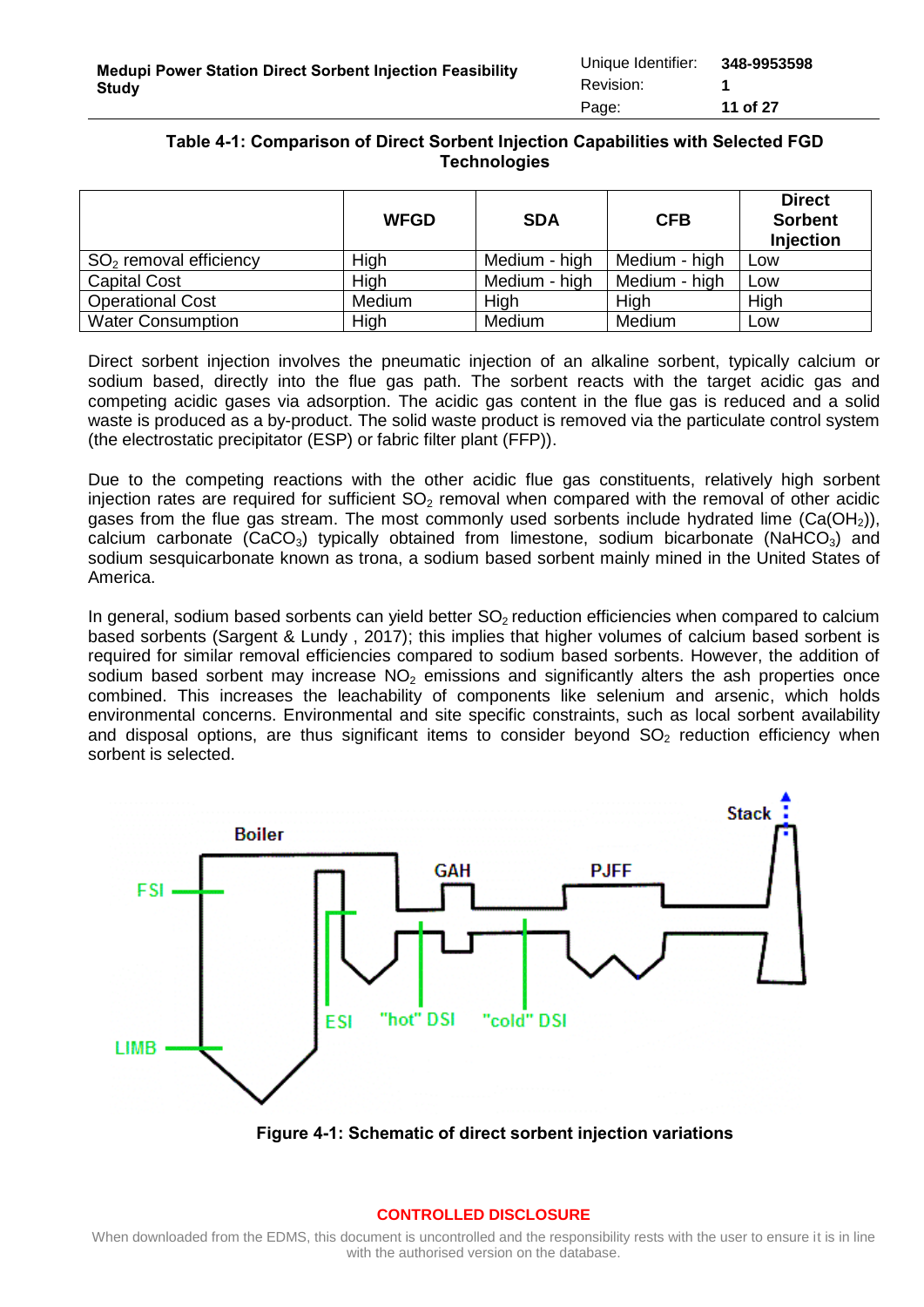The sorbent can be pneumatically injected at various points in the flue gas path from the furnace to the stack, as can be seen in [Figure 4-1.](#page-10-0) Elevated temperatures are, however, more favourable for  $SO<sub>2</sub>$ control. Each injection location has associated advantages and disadvantages. The following points are typically used and are discussed further:

- Injection through the burner system (limestone injection multi-stage burner technology (LIMB))
- Furnace sorbent injection (FSI)
- Economiser sorbent injection (ESI)
- Injection upstream/downstream of the gas airheater (GAH) (duct sorbent injection (DSI))

## <span id="page-11-0"></span>**4.1 LIMESTONE INJECTION MULTI-STAGE BURNER TECHNOLOGY (LIMB)**

Calcium based sorbent, typically limestone, is injected directly into the furnace through the low  $NO_{x}$ burner system. It can be injected with the pulverised fuel or through the tertiary or overfire air ports in order to reduce the incidence of sorbent sintering (Mongeon, Mustonen, & Lachapelle, 1984), which reduces SO<sub>2</sub> reduction efficiency (Sargent & Lundy, 2017). LIMB is designed for sorbent reactivity at temperatures of 871°C to 1200 °C. Where limestone is employed, calcination of the limestone to quicklime is facilitated at the high temperatures (above 950°C) followed by partial removal of  $SO_2$  via sulphation in accordance with the basic chemical reactions in Equation [\( 1](#page-11-2) (Mongeon, Mustonen, & Lachapelle, 1984)

<span id="page-11-2"></span>
$$
CaCO3 \rightarrow CaO + CO2 ... \nCalcination
$$
  
\n
$$
CaO + SO2 + \frac{1}{2}O2 \rightarrow CaSO4 ... \nSublation
$$
 (1)

Although limestone is typically used, alternative, more costly, sorbents such as calcitic and dolomitic hydrated lime and hydrated lime enriched with calcium lignosulfonate have been successfully employed (U.S Department of Energy, 2000).

 $SO<sub>2</sub>$  removal efficiencies of between 15% and 50% can be achieved at ideal conditions with 20% SO<sub>2</sub> reduction typically achievable (Mongeon, Mustonen, & Lachapelle, 1984).

### <span id="page-11-1"></span>**4.2 FURNACE SORBENT INJECTION (FSI)**

In FSI the dry sorbent, typically hydrated lime or sodium based sorbent although limestone is occasionally used, is injected in the upper part of the furnace above the flame where the temperature is in the range of 950°C to 1000°C. The same basic calcination and sulphation reactions described in Equatio[n\( 1](#page-11-2) occur if limestone is used. The injection location must be carefully selected as the sulphation reaction ceases at temperatures below 750°C, while the sorbent active surface area is reduced at high temperatures due to pore blockage by the by-product produced (Haji-Sulaiman, Scaroni, & Yavuzkurt, 1990)

For hydrated lime, the basic chemical reaction for  $SO_2$  removal is described by (2 (Schantz, et al., 2016):

$$
Ca(OH)_2 + SO_2 + \frac{1}{2}O_2 \to CaSO_4 + H_2O
$$
 (2)

SO<sub>2</sub> removal efficiencies of up to 60% can be achieved at ideal conditions (U.S Department of Energy, 2000). The critical parameters that affect the efficiency are the injection temperature and the residence time of the sorbent in the furnace.

#### <span id="page-11-3"></span>**CONTROLLED DISCLOSURE**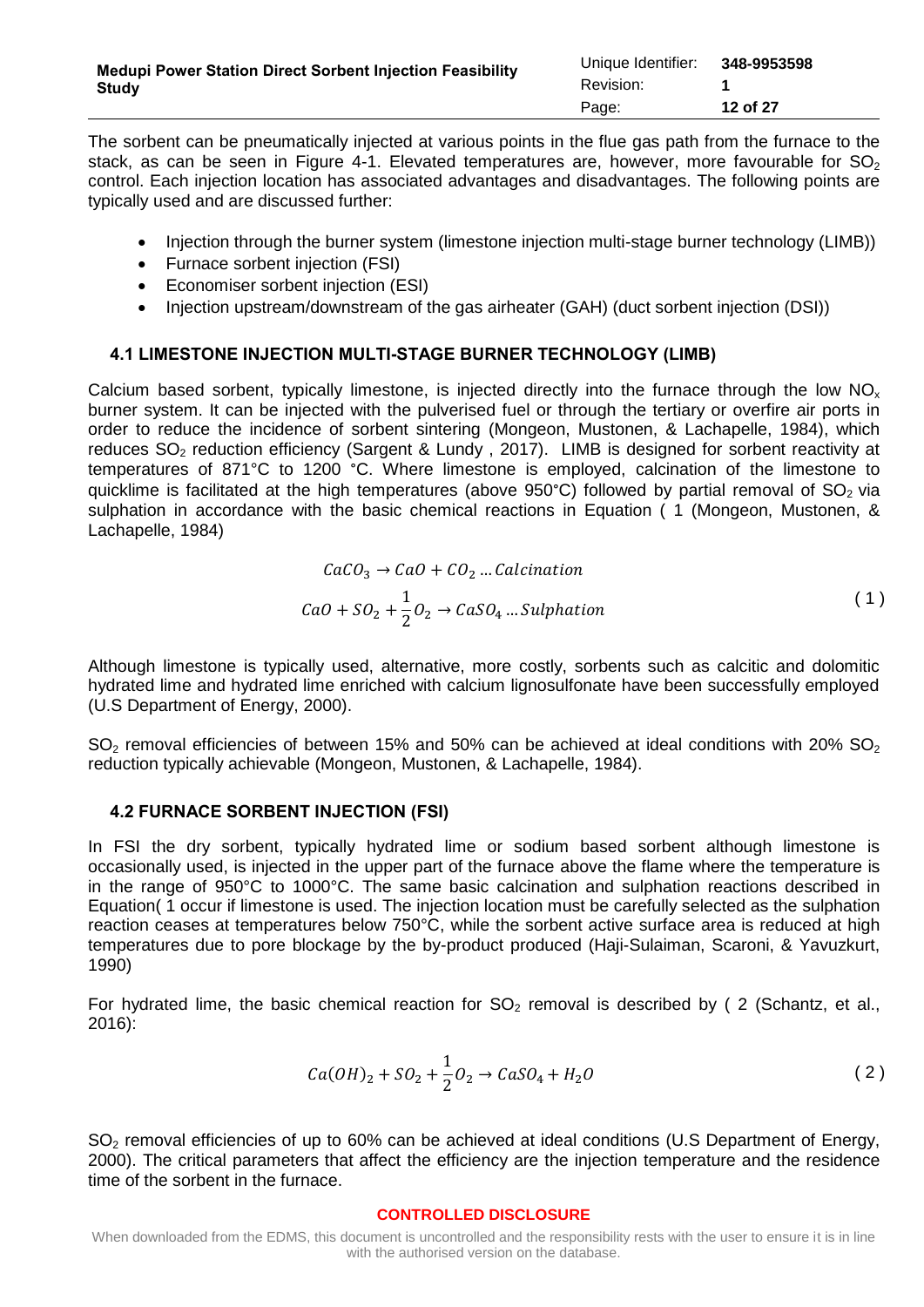### <span id="page-12-0"></span>**4.3 ECONOMISER SORBENT INJECTION (ESI) AND DUCT SORBENT INJECTION (DSI)**

Sorbent can either be injected into the flue gas stream near the economizer zone or upstream of the GAH where the temperature is in a range of 300°C to 650°C (classified as "hot" sorbent injection) or into the duct after the GAH where the temperature is below 150°C (referred to as "cold" sorbent injection). In this application, hydrated lime or sodium based sorbents are used.

For hydrated lime, the chemical reaction described by [\( 2](#page-11-3) applies. For trona, the basic chemical reaction is described by Equatio[n\( 3](#page-12-3) (Schantz, et al., 2016):

<span id="page-12-3"></span>
$$
2(Na_2CO_3 \cdot NaHCO_3 \cdot 2H_2O) \rightarrow 3Na_2CO_3 + CO_2 + 5H_2O
$$
  

$$
Na_2CO_3 + \frac{1}{2}O_2 + SO_2 \rightarrow Na_2SO_4 + CO_2
$$
 (3)

 $SO<sub>2</sub>$  removal efficiencies of up to 50% to 60% can be achieved at ideal conditions using hydrated lime. Removal efficiencies of up to 80% can be achieved using sodium based sorbents such as trona or sodium bicarbonate (Srivastava & Jozewicz, 2001).

Humidification of the flue gas can occur before or after the injection point and improves  $SO<sub>2</sub>$  reduction efficiency and particulate capture where an ESP is employed (U.S Department of Energy, 2000). Humidification is not recommended where FFPs are employed for particulate capture due to the adverse effects on bag life and pressure drop when moisture is introduced into a FFP.

## <span id="page-12-1"></span>**5. FACTORS THAT IMPACT DIRECT SORBENT INJECTION EFFECTIVENESS**

The properties of the flue gas and sorbent as well as the configuration and design of the system significantly influence the effectiveness and efficiency of the direct sorbent injection technology. Ultimately, site-specific factors, constraints and requirements will inform the application. Extensive testing and demonstration is thus required prior to full-scale implementation (Sargent & Lundy , 2017). Selected parameters with significant bearing on direct sorbent injection effectiveness are further discussed below.

### <span id="page-12-2"></span>**5.1 FLUE GAS PROPERTIES**

The raw flue gas properties that affect the efficacy of LIMB, FSI, ESI and DSI include (Schantz, et al., 2016):

• The temperature profile of the flue gas.

The temperature of the flue gas will directly impact the reaction kinetics of the system and injection location must be carefully chosen to consider the average temperature and temperature profile in order to allow adequate  $SO<sub>2</sub>$  reduction.

• The concentration of competing acidic gases.

The following order of reactivity is generally accepted  $SO_3 > HCL/HF > SO_2$ ; consequently the presence of  $SO<sub>3</sub>$  and other acidic gases in the flue gas stream will reduce the efficiency of  $SO<sub>2</sub>$ removal and significant additional sorbent may be required

 The flue gas moisture content, flow distribution and velocities as well as carbon dioxide concentration.

Generally, temperatures over 580°C are required to ensure pure thermal dissociation of calcium hydrate for removal efficiencies higher than 60%. Below 580°C, the reaction depends on the amount of moisture in the flue gas since the reaction with  $SO<sub>2</sub>$  takes place in the liquid phase and not the gas phase.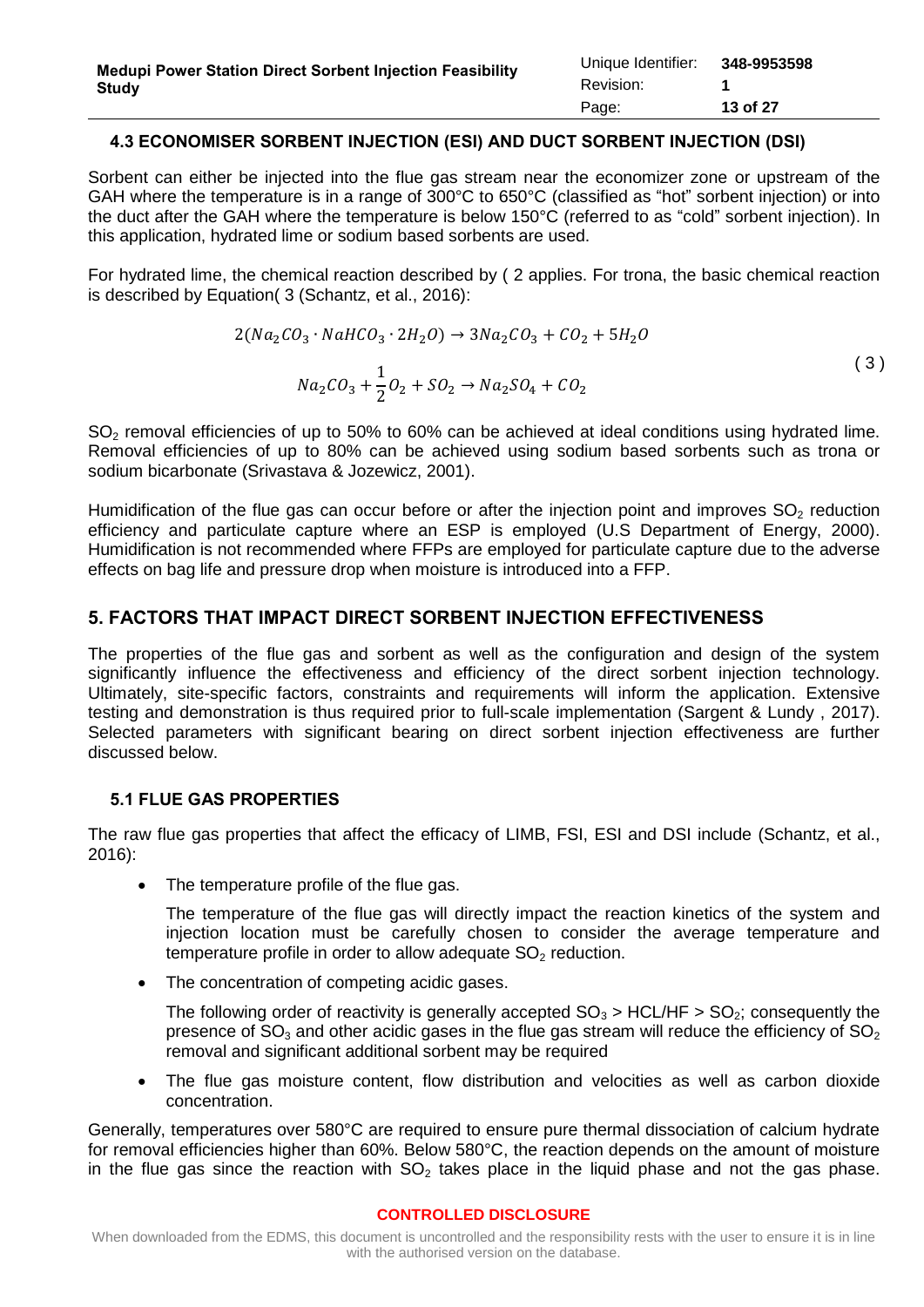| <b>Medupi Power Station Direct Sorbent Injection Feasibility</b> | Unique Identifier: 348-9953598 |          |  |
|------------------------------------------------------------------|--------------------------------|----------|--|
| Study                                                            | Revision:                      |          |  |
|                                                                  | Page:                          | 14 of 27 |  |

Therefore, further conditioning of the flue gas is required to obtain higher removal efficiencies at temperatures below 580°C, as would be experienced in ESI and DSI. Water can be injected onto the hydrated lime prior to injection into the duct as a thin mist to create a hydration layer around the particles. Below 150°C, a significant quantity of water is required to aid the reaction and removal efficiencies of less than 20% can be expected. Thus, in the case of cold DSI where temperatures below 150°C are experienced, better suited technologies such as CFB FGD and SDA technology have been developed.

Furthermore, at low temperatures (around 150°C) hydrated lime has increased affinity to react more quickly with  $SO_3$ , HF and HCl than with  $SO_2$ . In this case the hydrated lime would react with all the  $SO_3$ . HF and HCl before it reacts with the  $SO<sub>2</sub>$ , thereby limiting the possible  $SO<sub>2</sub>$  removal efficiencies and increasing the sorbent requirements.

## <span id="page-13-0"></span>**5.2 .REAGENT PROPERTIES**

Properties of the selected reagent (sorbent) which affect the efficacy of LIMB, FSI, ESI and DSI include:

- Reagent type.
- Specific surfaces area (SSA) and particle size.

Smaller particle sizes increase the SSA of the reagent and consequently the reactivity. The drawback, however, is that smaller particle sizes with higher surface area require more processing which comes at additional cost

- Porosity and pore size distribution.
- Purity.

Theoretically,  $SO_2$  removal efficiencies of between 20% and 30% may be achieved with the use of normal hydrated lime with an excess Ca/S nett stoichiometric ratio (NSR) of between 2 and 4, a SSA of 20 m<sup>2</sup>/g and a porosity of approximately 0.7 cm<sup>3</sup>/g; assuming the other conditions (flue gas temperature and moisture content, reagent mixing and residence time) are favourable. The removal efficiency can be increased through the utilisation of an optimised technical hydrated lime sorbent (e.g. SORBACAL) with a SSA greater than 40 m<sup>2</sup>/g and porosity of ~0.23 cm<sup>3</sup>/g. The production of such technical hydrated lime sorbents involves a specific and proprietary slaking process which increases the cost of the reagent and is not currently available in South Africa.

Direct sorbent injection with the use of sodium based sorbents, such as sodium bicarbonate or trona, can achieve removal efficiencies of up to 80% with similar NSR as hydrated lime. However, the environmental implications associated with the high leachability of harmful elements and the consequent cost implications to the ash disposal facilities must be considered.

### <span id="page-13-1"></span>**5.3 SYSTEM CONFIGURATION**

Direct sorbent injection  $SO<sub>2</sub>$  removal efficiency can be improved by ensuring that the system configuration is optimised to allow the following:

- Longer sorbent particle residence time.
- Favourable distribution of sorbent particles over the cross-section of the duct.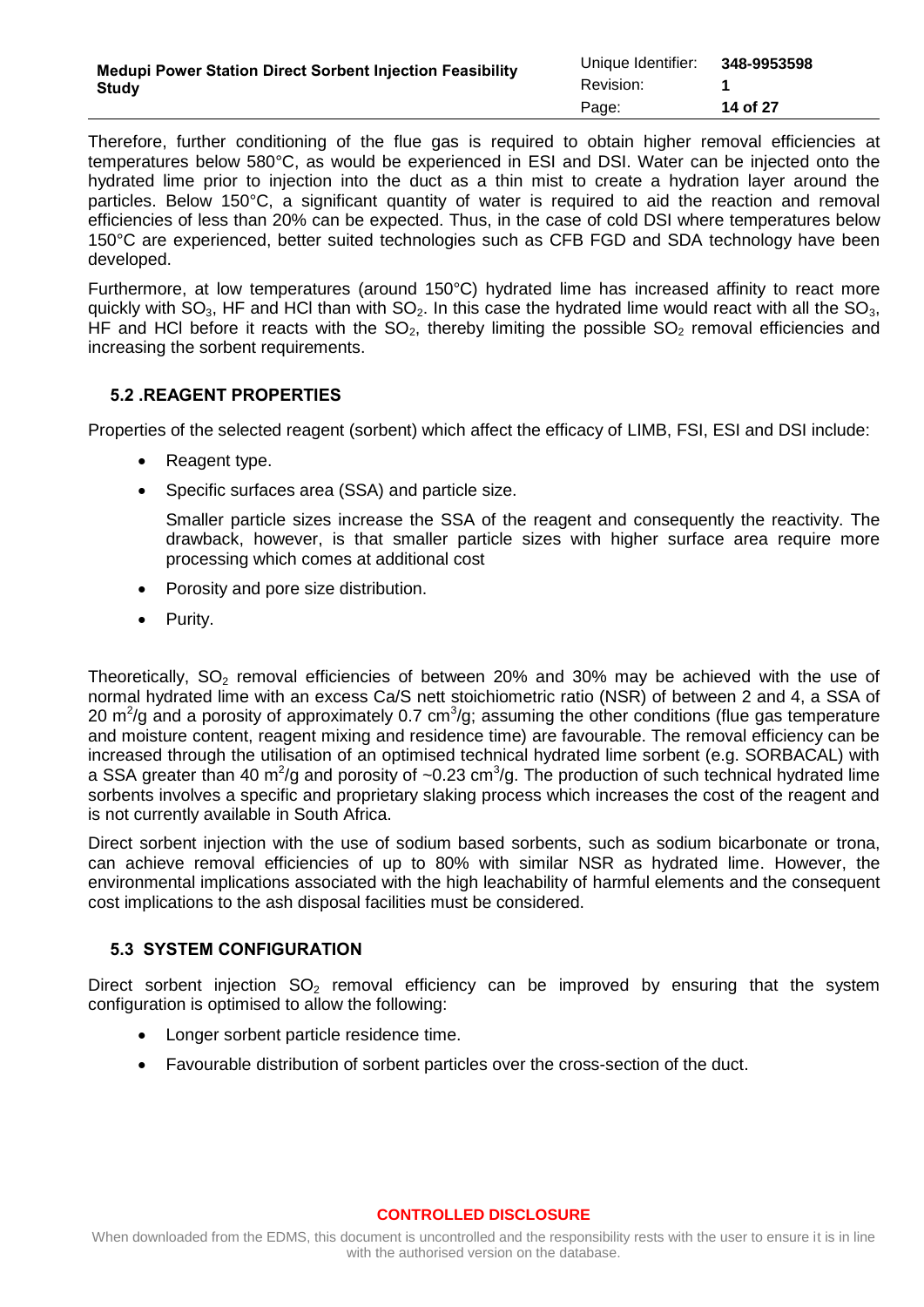- Further reaction of the unreacted sorbent collected on the FFP bags with the remaining  $SO<sub>2</sub>$  in the flue gas by employing an appropriate FFP filtration velocity<sup>2</sup>.
- Sorbent and target gas mixing and dispersion of sorbent in flue gas.
- Sorbent flow rates and quantity to achieve optimal NSR.

Multiple injection trains with strategically positioned nozzles based on flow conditions, longer duct length post sorbent injection in order to extend sorbent residence time and the presence of a FFP for particulate emissions reduction (as opposed to an ESP) are beneficial for the reduction of  $SO<sub>2</sub>$ .

# <span id="page-14-0"></span>**6. PRACTICAL IMPLICATIONS AND RISKS FOR APPLICATION AT MEDUPI POWER STATION**

## <span id="page-14-1"></span>**6.1 SO<sup>2</sup> REDUCTION REQUIREMENTS AT MEDUPI POWER STATION**

As discussed previously, direct sorbent injection is best suited to small boiler units with low sulphur coal where low  $SO<sub>2</sub>$  reduction efficiency is required. Medupi Power Station is therefore not an ideal candidate, since boiler units are large (800 MW) and high sulphur coal is burnt. Direct sorbent injection is considered only as an interim, low efficiency  $SO<sub>2</sub>$  reduction measure to achieve  $SO<sub>2</sub>$  removal efficiency of up to 25%, depending on the coal quality received.

<span id="page-14-2"></span>

| <b>Parameter</b>                                                    | <b>Design Value</b> | <b>Comment</b>                                                                                                                                                           |
|---------------------------------------------------------------------|---------------------|--------------------------------------------------------------------------------------------------------------------------------------------------------------------------|
| gas temperature<br>Flue<br>at<br>furnace outlet (°C)                | 1180                | This<br>temperature varies based on evaporator<br>performance and temperatures can exceed 1350°C                                                                         |
| Flue gas temperature leaving<br>economiser (°C)                     | 391                 |                                                                                                                                                                          |
| gas temperature<br>at<br>Flue<br>GAH outlet (°C)                    | 125                 | Due to poor GAH performance this temperature<br>varies from 110°C to 190°C but averages around<br>137°C to 140°C                                                         |
| Medupi coal sulphur content<br>$(% )^{2}(9, 10)$ air dried $(AD)$ ) | 1.2                 | The specification for the sulphur content of Medupi<br>coal is 0.8% to 1.8% (AD), however sulphur<br>excursions above 1.8% are received approximately<br>10% of the time |
| moisture<br>Medupi<br>coal<br>content (%, AD)                       | 10.5                | The specification for the moisture content of Medupi<br>coal is 5% to 12% (AD)                                                                                           |
| Chlorine (%, AD)                                                    | < 0.1               |                                                                                                                                                                          |
| Fluorine (%, AD)                                                    | < 0.005             |                                                                                                                                                                          |

**Table 6-1: Selected Medupi Process Temperatures and Coal Constituents** 

A high level process calculation (summarised in Appendix A) predicts that when coal with 2.2% sulphur is received, 4381 mg/Nm<sup>3</sup> (dry, at 10%  $O_2$ ) SO<sub>2</sub> will be emitted should no FGD process be present. Therefore,  $SO_2$  reduction of 20% is required to meet the 3500 mg/Nm<sup>3</sup> limit. The optimal Ca/S NSR to

<sup>2</sup> *Filtration velocity*, otherwise referred to as the *air-to-cloth ratio*, is a key design consideration in the sizing of FFPs. For high particulate loading applications such as when direct sorbent injection is employed, larger cloth area is required for similar flue gas volumes in order to maintain adequate pressure drop and aid  $SO<sub>2</sub>$  reaction. Consequently, a lower filtration velocity is required. This equates to larger FFP casings.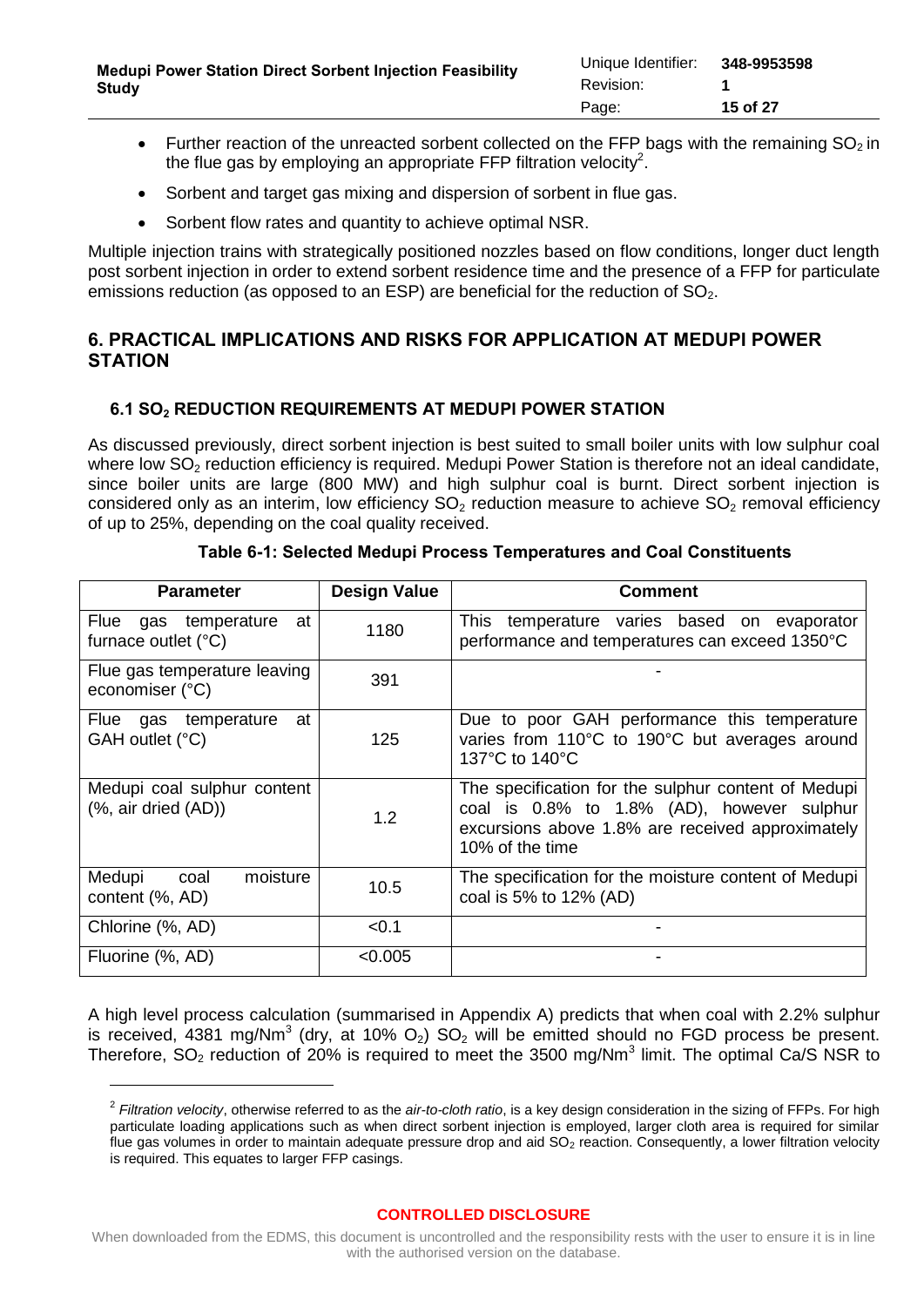| <b>Medupi Power Station Direct Sorbent Injection Feasibility</b> | Unique Identifier: | 348-9953598 |
|------------------------------------------------------------------|--------------------|-------------|
| <b>Study</b>                                                     | Revision:          |             |
|                                                                  | Page:              | 16 of 27    |

achieve the required efficiency must be defined through pilot testing. The impact of the Ca/S NSR on sorbent requirements is shown for the typical range (2 to 4) in [Figure 6-1.](#page-15-1) For an optimistic Ca/S NSR of 2, 1094 tons per day of 87% purity hydrated lime is required. This corresponds with 720 tons of quicklime per day. In instances where coal with higher sulphur content is received, the sorbent requirement will be greater.



**Figure 6-1: Impact of Ca/S NSR on sorbent requirements**

<span id="page-15-1"></span>Medupi specific concerns, taking into account design and current plant operation, are further discussed below.

### <span id="page-15-0"></span>**6.2 DIRECT SORBENT INJECTION LOCATION: EROSION, FOULING AND BLOCKAGE CONCERNS**

LIMB offers the advantage of being able to use limestone as sorbent, which is less costly than other sorbents considered. Should limestone be introduced directly with the pulverised fuel, plant modification to the milling system will be required since the capacity and operability of the milling system do not make provision for the addition of limestone. In order to avoid limestone sintering at high temperature which reduces SO<sub>2</sub> removal efficiency as occurs when the limestone particles are injected directly with the pulverised fuel, it is preferable to inject the limestone particles through the tertiary or overfire air. This will however, require the installation of a new limestone milling, storage and delivery system. Conceptual designs would inform whether portions of this system could be reused in the WFGD plant. Although the existing multistage burners could be used to implement LIMB, their design does not cater for the addition of sorbent and modification as well as optimisation will be required to ensure that combustion and  $NO<sub>x</sub>$ levels are not affected. Furthermore, the introduction of LIMB technology will result in more alkaline slags. This will significantly increase the slagging ratio of the ash in the radiant furnace section.

The implementation of FSI will result in a significant increase in entrained solids throughout the boiler due to the NSR required for  $SO_2$  neutralisation. Since injection will take place before the boiler convective sections in order to achieve the temperature requirements, this will increase the fly-ash erosion rate as well as the slagging propensity and boiler fouling. Increased particulate build-up on convective surfaces can be expected, for which the existing sootblowing system is not designed. The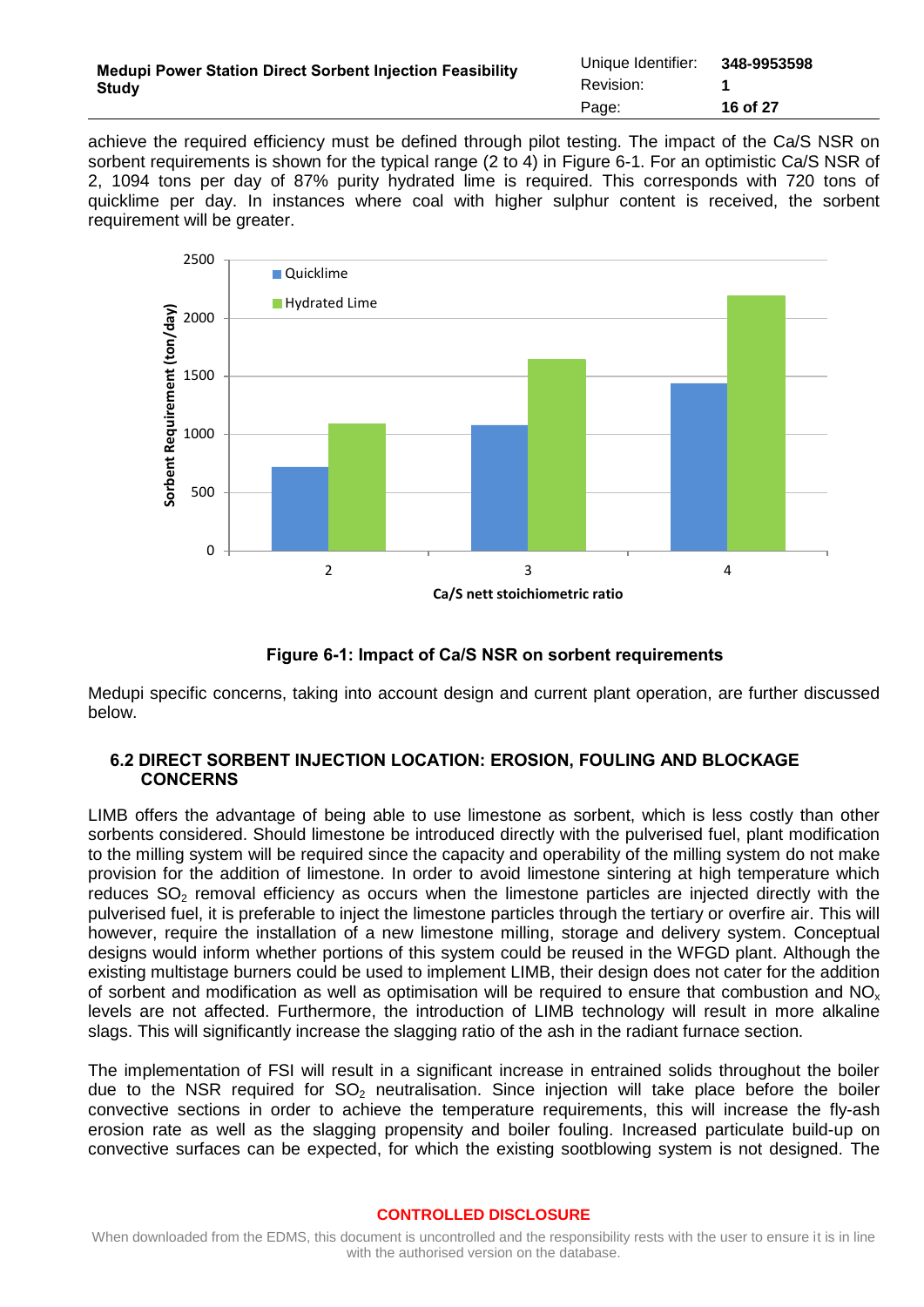efficacy of boiler heat transfer may therefore be affected. More frequent sootblowing may increase boiler tube erosion and corrosion.

The Medupi boilers are currently experiencing high erosion rates and the increase in solids associated with LIMB and FSI therefore poses a significant erosion risk. The Medupi boilers are further experiencing high furnace exit gas temperatures which increase the probability of slagging. Increased slagging propensity resulting from the introduction of sorbent in the furnace is therefore undesirable.

ESI or DSI upstream of the GAH increase the likelihood of abrasion of the ducting and GAH as well as by-product solid deposits and GAH blockage over time. However, neutralisation of  $SO<sub>3</sub>$  due to the sorbent injection may be beneficial for low temperature acid condensation plugging of the GAH.

For DSI at low temperatures downstream of the GAH where further conditioning of the flue gas using moisture is required in order to achieve suitable  $SO<sub>2</sub>$  removal efficiency, liquid water carryover to the FFP, which would cause blinding of the filter bags, is a significant risk.

### <span id="page-16-0"></span>**6.3 WASTE CAPTURE, MANAGEMENT AND DISPOSAL**

Implementation of any of the direct sorbent injection variations will increase the solids loading through the FFP which captures the particulates in the flue gas. Although the presence of a purpose designed FFP is beneficial for direct sorbent injection  $SO<sub>2</sub>$  removal efficiency as it increases the reaction time due to the build-up of the ash cake on the bag surface, the existing FFP at Medupi Power Station has not been designed with adequate air-to-cloth ratio to enable this while maintaining suitable pressure drop. Since sorbent is added in excess to ensure adequate reaction with the  $SO<sub>2</sub>$ , the solids loading to the FFP will increase significantly. The current FFP system suffers severe underperformance and will not be able to handle the additional solids loading.

Should direct sorbent injection be installed, the FFP pulsing system will require replacement to ensure adequate bag cleaning is possible. Furthermore, due to the poor flow distribution of the existing FFP, flow modifications will be necessary to minimise bag and structural abrasion in high velocity zones and solids fall out in low velocity zones. Extending the FFP to increase the bag cloth area will be necessary to achieve optimal sorbent residence time while ensuring that the differential pressure across the FFP is maintainable within operational limits. According to typical air-to-cloth values, an increase in cloth area of 54% will be required, which will entail major FFP casing modification and extension. Sufficient space for lateral casing extension is not available. Increasing the casing height is costly due to structural stiffening required for the additional wind loading. Furthermore, the existing foundations may not be able to manage the additional weight.

The existing DHP plant does not have the capacity to transport the additional solids after capture by the FFP. The current pneumatic handling systems will have to be increased by approximately 35% in order to be capable of removing the additional solids introduced by direct sorbent injection. Adequate DHP backlog recovery should also be considered. Furthermore, the existing ash handling infrastructure after the DHP which conveys the particulate to the ash dumps has not been sized to handle the additional loading and capacity increase may thus be required.

Furthermore, the composition of the particulates will be altered and will include the by-product from  $SO<sub>2</sub>$ removal as well as a significant amount of unused sorbent (since it is added in excess to meet the Ca/S NSR requirements). The flow characteristics of the mixed particulate material is not yet understood and the impact to the conditioning plant, transport to the silos and the impact on the rest of the materials handling value chain up to the current ash dump cannot be quantified until testing is completed to characterise the sorbent, the by-product and its interaction with Medupi fly ash.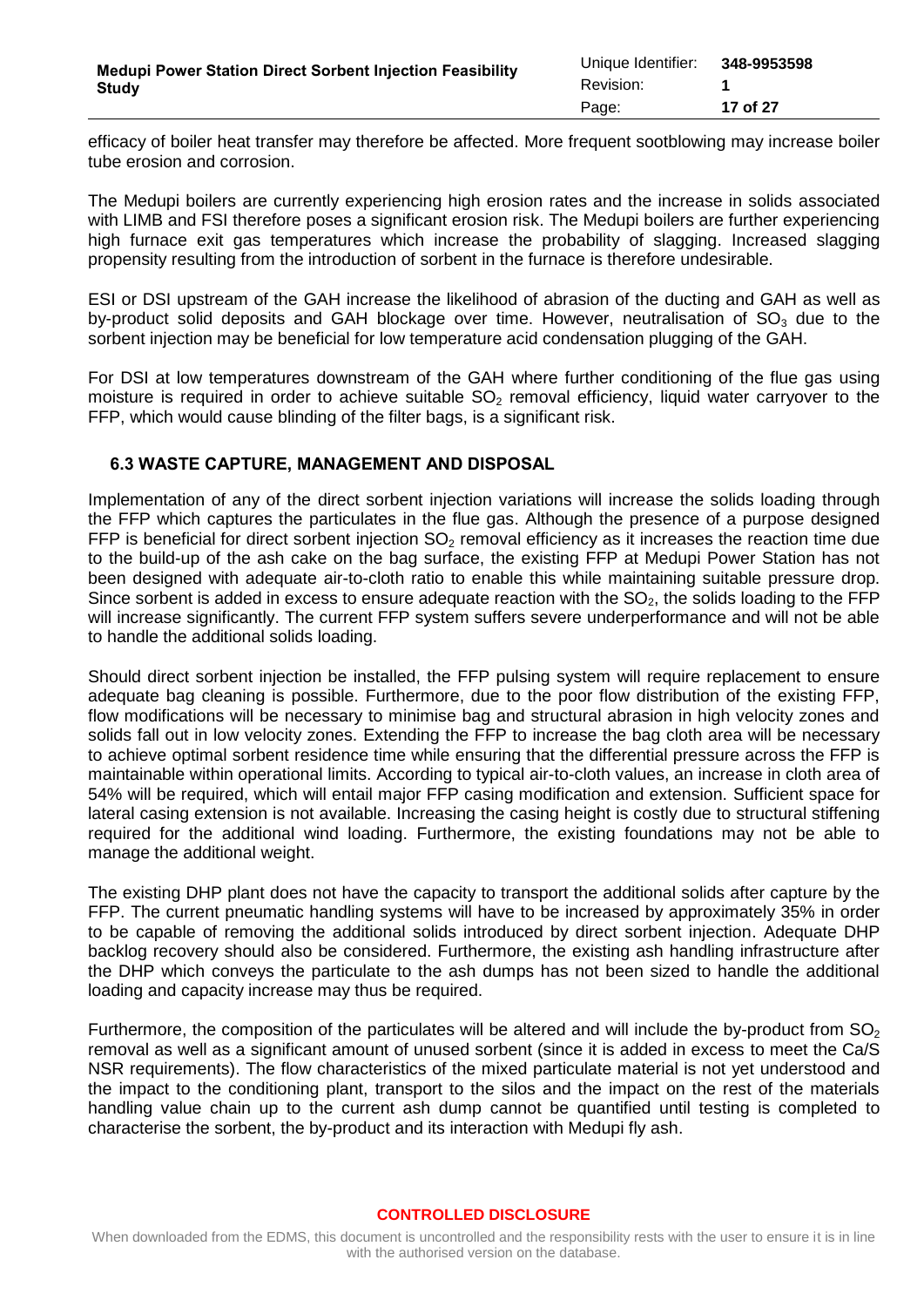| <b>Medupi Power Station Direct Sorbent Injection Feasibility</b> | Unique Identifier: | 348-9953598 |  |
|------------------------------------------------------------------|--------------------|-------------|--|
| Study                                                            | Revision:          |             |  |
|                                                                  | Page:              | 18 of 27    |  |

The current ash dump was designed to cater for fly ash for the first 20 years of the station life. The available space is, however, constrained due to the excess coal stock yard on the same footprint. The ash dump lifetime will be reduced due to the increase in solids loading. This poses a significant risk to the continued operation of Medupi Power Station since a location for a future waste disposal facility has not yet been identified. Furthermore, the ash dump is currently lined with a Class C liner. The direct sorbent injection waste (i.e. fly ash, sorbent and by-products) would require an environmental classification which cannot be completed until testing to characterise the sorbent and its waste is concluded. The licensing authorities have indicated that co-disposal of gypsum (the by-product from the WFGD process) and ash is not preferred; it is thus anticipated that extensive testing will be required in order to obtain approval for the mixed disposal of the direct sorbent injection waste with fly ash. It is likely that the existing ash dump will require upgrading to a Class A liner, which is approximately double the price of the current Cass C liner.

## <span id="page-17-0"></span>**6.4 SORBENT SOURCING**

Due to the environmental concerns, cost and unavailability of locally sourced purpose developed sodium based sorbents hydrated lime is considered to be the most viable sorbent option for Medupi Power Station's application.

Hydrated lime is produced by first calcining limestone to quicklime<sup>3</sup>, a process which produces carbon dioxide, and subsequently slaking it through the addition of water to produce hydrated lime<sup>4</sup>.



**Figure 6-2: Limestone and dolomite deposits in South Africa** 

<span id="page-17-1"></span> $\overline{a}$ 

<sup>3</sup> *Quicklime* is also known as burnt lime. Its chemical compound is calcium oxide (CaO).

<sup>4</sup> *Hydrated lime's* chemical compound is calcium hydroxide (Ca(OH)2).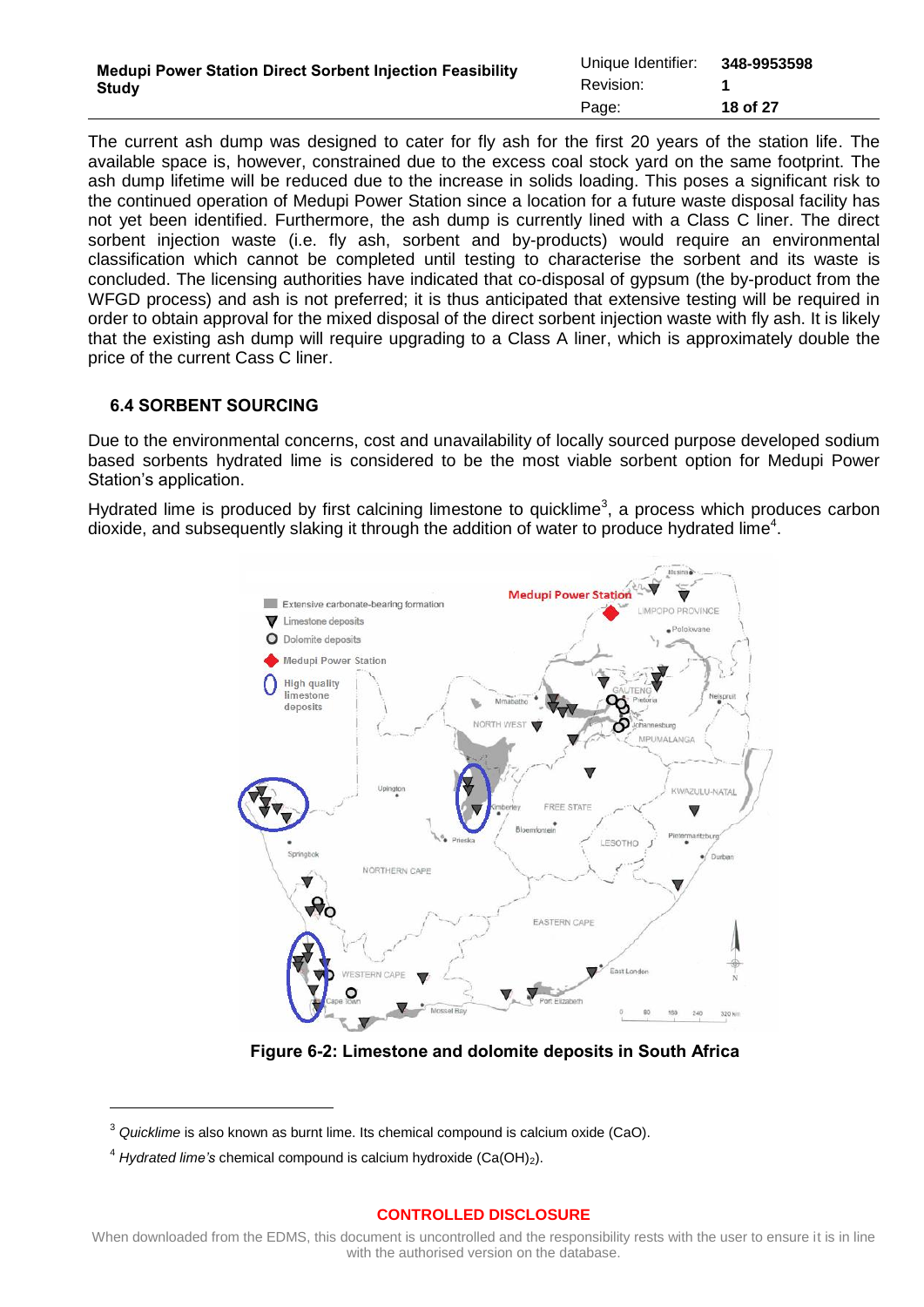Although South Africa has large limestone deposits, the majority is of highly variable, low grade limestone (Directorate: Mineral Economics, 2003) with mineralogy unsuitable for calcination. While high quality limestone deposits favourable for calcination do exist, the commercially exploited deposits of suitable quality are predominantly in the Northern and Western Cape (Ramane & Modiselle, 2010), as can be seen in [Figure 6-2,](#page-17-1) and transport costs to Medupi Power Station are therefore significant.

Note that [Figure 6-2](#page-17-1) indicates only the presence of mineral deposits and all deposits are not necessarily mined. The low quality limestone deposits located nearer Medupi Power Station are not extensively commercialised and it is not known whether this poor grade limestone would be suitable for calcination or whether the hydrated lime produced would be sufficiently reactive to achieve suitable  $SO<sub>2</sub>$  reduction.

Hydrated lime with the maximum specific surface area and porosity that can be achieved with conventional slaking may be acceptable to achieve the low removal efficiency (<25%) required for interim reduction of Medupi's periodic  $SO_2$  emissions exceedances. However, the  $SO_2$  reduction efficiency of South African hydrated lime has not yet been established. Pilot scale evaluation of the characteristics of South African hydrated lime is required in order to establish whether it is suitable for SO<sub>2</sub> reduction at the efficiency required.

There is thus uncertainty regarding the characteristics of the available South African quicklime and hydrated lime and its suitability for the direct sorbent injection process. Proprietary sorbents sourced internationally may be required if the desired removal efficiency cannot be achieved with local hydrated lime, which would significantly increase the sorbent cost.

Assumptions regarding the sorbent quality and reactivity were made to calculate an expected sorbent utilisation rate, described in Appendix A. These assumptions can only be confirmed during a concept design and once pilot testing characterising sorbent behaviour has taken place. Based on these initial calculations, the expected hydrated lime requirement for a  $20\%$  SO<sub>2</sub> reduction is approximately 1094 tons per day per unit at a Ca/S NSR of 2 if the direct sorbent injection unit is running on a continuous basis. The sorbent requirement will increase if higher sulphur coal is received. A significant amount of sorbent will thus be required for limited abatement of  $SO_2$ . This equates to approximately 20 to 30 truckloads of sorbent per unit per day (total of 120 to 180 truckloads per day for all units) for continuous operation. If testing and conceptual design concludes that a higher Ca/S NSR is needed, this quantity will increase (refer to [Figure 6-1\)](#page-15-1). Although the trucking requirements can be optimised during a conceptual design for batch-wise operation, the figure is not expected to reduce significantly. This poses a significant logistical challenge. Storage of large volumes of sorbent on site must also be considered. Current knowledge suggests that quicklime of sufficient quality is only available from the Northern Cape area near Kimberley and will therefore have to be delivered to Medupi Power Station via truck or rail, where available, over extended distances. This holds significant transport cost implications.

Should normal hydrated lime sourced in South Africa be proven acceptable, cursory market research shows that it would be simpler to source quicklime and hydrate it on site at Medupi Power Station in a slaking plant. This is due to the cost and logistical considerations associated with transporting hydrated lime which is heavier due to its water content as opposed to the lower bulk of non-hydrated quicklime. The future WFGD waste water treatment plant will require hydrated lime for pH control. An opportunity thus exists to potentially reuse the slaking plant in the future system, although the quantity of hydrated lime required for the future waste water plant is significantly lower than that required for direct sorbent injection. The slaking plant could also potentially be used to fill Matimba's chemical requirements for hydrated lime, although the current requirement is lower than that needed for direct sorbent injection.

# <span id="page-18-0"></span>**6.5 CONTINUOUS VERSUS BATCH-WISE OPERATION**

The  $SO<sub>2</sub>$  emissions at Medupi should be within the existing plant emissions license when operating with design coal. Operation of the direct sorbent injection system would thus only be required when receiving coal quality between the worst case and rejection point for sulphur or out of specification. Additional instrumentation would be required to monitor the  $SO<sub>2</sub>$  emissions in real time to ensure timeous starting of the injection process. If operated continuously, large quantities of sorbent will be wasted.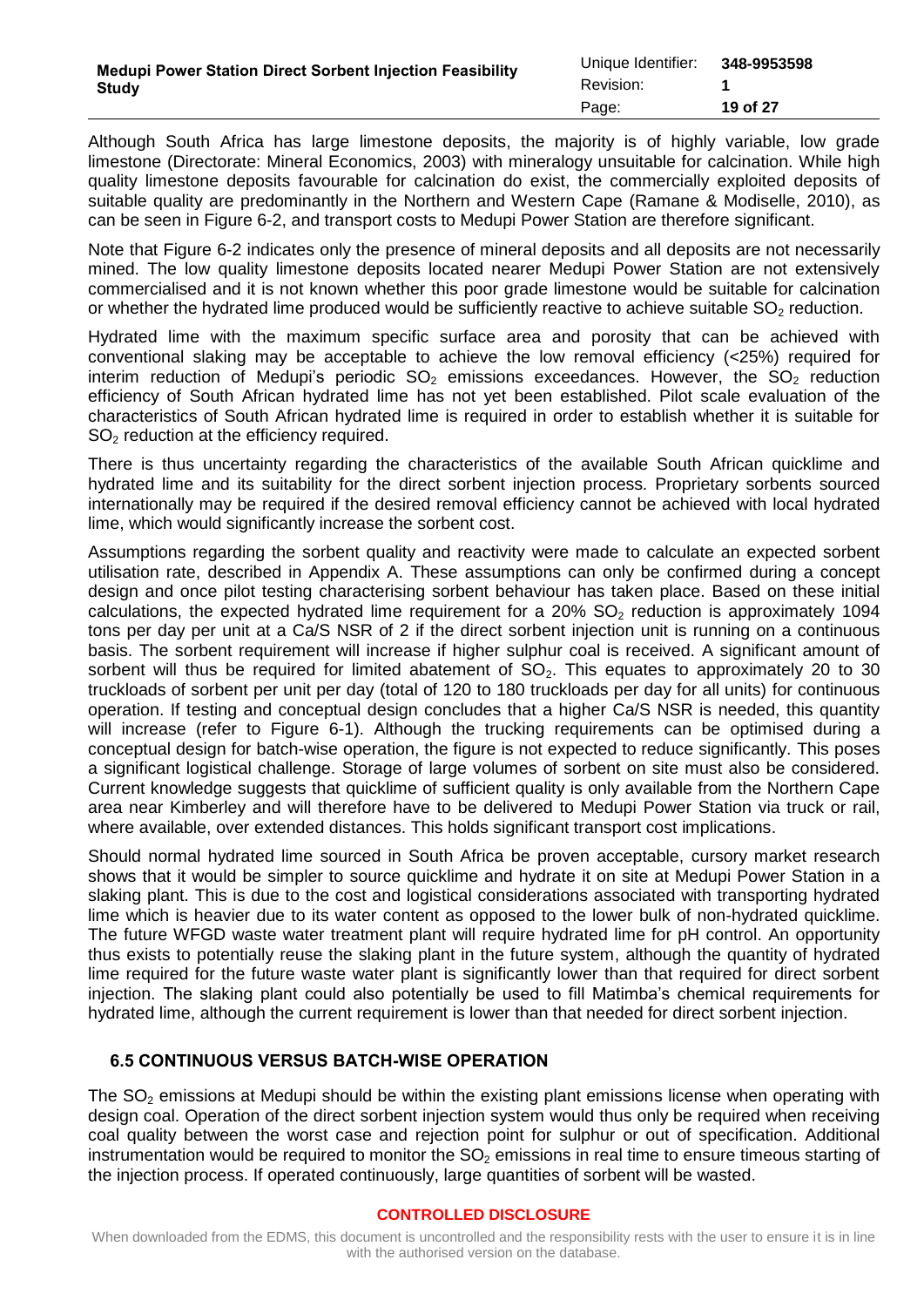### <span id="page-19-0"></span>**6.6 ENVIRONMENTAL REQUIREMENTS**

An environmental impact assessment (EIA) will be required due to the construction of new plant, processing of chemical sorbents, and change in quantity and quality of the FFP waste stream and the handling and disposal thereof. Furthermore, the implementation of direct sorbent injection will require an amendment to the current Water Use License due to the additional water requirements for the slaking plant, should hydrated lime be used as sorbent. The slaking process requires potable water; hence the quantity of water requiring treatment by the existing water treatment plant will increase.

### <span id="page-19-1"></span>**6.7 INFRASTRUCTURE REQUIREMENTS**

For LIMB, the following new plant and modification to the existing plant would be required:

- Limestone off-loading facilities
- $\bullet$  Limestone silo/s
- Limestone milling system/modification to coal mills
- Pneumatic pipelines for transportation of limestone
- Modification to burners
- Modifications to FFP and DHP
- Waste management systems including modifications to the existing ash dams
- Additional control & instrumentation for real time  $SO<sub>2</sub>$  monitoring and direct sorbent injection system activation

In order to allow operation of a direct sorbent injection system (FSI, ESI or DSI), the following new plant and modification to the existing plant would be required:

- Sorbent off-loading facilities
- Quicklime silo/s for the storage of quicklime
- Lime slaker to hydrate the quicklime
- Hydrated lime silo/s to store hydrated lime
- Pneumatic pipelines for transportation of hydrated lime
- Sorbent injection ports
- Flue gas conditioning/additional water before hydrated lime injection into the duct
- Bulk Materials Handling infrastructure
- Modifications to FFP and DHP
- Waste management systems including modifications to the existing ash dams
- Additional control & instrumentation for real time  $SO<sub>2</sub>$  monitoring and direct sorbent injection system activation

Due to the planned addition of the WFGD plant at Medupi Power Station, space for the additional infrastructure for interim direct sorbent injection is limited. The cost and time associated with the significant modifications required to the FFP must not be underestimated. Although modifications to the existing FFP are currently under consideration to improve its performance, the modifications required for direct sorbent injection will result in an over-designed FFP once the direct sorbent injection system is no longer in use.

Furthermore, the addition of a slaking plant at Medupi Power Station holds additional operational and maintenance implications. Since only Matimba Power Station is located in the vicinity, there is no benefit offered by a central slaking facility, as may be realised in Mpumalanga should sufficient stations make use of the sorbent. Since direct sorbent injection is being considered as an interim measure only, the slaking plant would be operational for only a short period before decommissioning if it cannot be reused for the WFGD waste water treatment plant.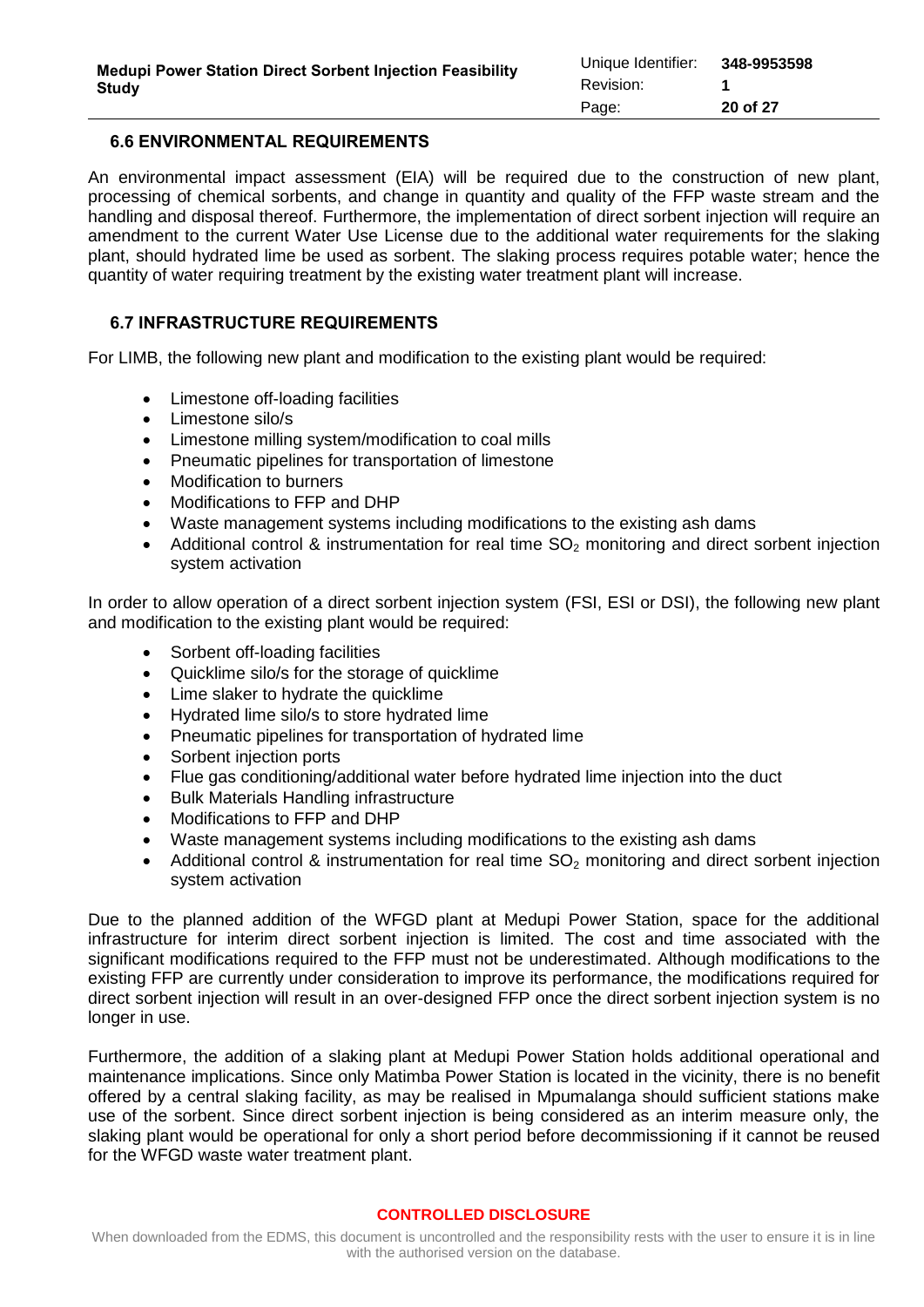## <span id="page-20-0"></span>**6.8 DIRECT SORBENT INJECTION FOR MEDUPI POWER STATION**

Based on the Medupi specific considerations discussed above, specifically relating to the significantly increased risk of boiler tube erosion and consequent tube leaks associated with LIMB and FSI, ESI or DSI are deemed most appropriate. Due to the existing plant configuration as well as concerns relating to the FFP should low temperature DSI be employed, high temperature DSI upstream of the GAH is the most appropriate direct sorbent injection variation considered.

Due to the local unavailability and, pertinently, the significant environmental concerns associated with sodium-base sorbents, hydrated lime is the most appropriate sorbent for use in a Medupi DSI system. The uncertainty regarding achievable  $SO<sub>2</sub>$  reduction efficiency with locally available hydrated lime as well as the associated sorbent and transport costs are however highlighted.

Implementation of DSI without the extensive plant modifications discussed above is, however, unfeasible due to the technical concerns relating to the FFP and waste handling and management systems.

# <span id="page-20-1"></span>**7. SCHEDULE**

Due to the uncertainty regarding the suitability of locally available sorbents for direct sorbent injection, research is required to establish sorbent characteristics. This must be completed prior to concept design development. Two scenarios considered for this are described below. Note that neither scenario includes piloting of a slaking plant, a technology with which Eskom does not have experience on the scale required.

• Scenario 1: Laboratory Testing

Scenario 1 involves laboratory testing of sorbent characteristics. A scale test apparatus can be developed to determine expected efficiencies, particle fall out and behaviour at Medupi Power Station. Although this scenario has the benefit of shorter duration, it must be noted that results will be indicative only: scalability of laboratory models is problematic.

Scenario 2: Pilot Testing

Scenario 2 involves using the results from the planned Kendal CFB FGD demonstration plant which will characterise local sorbents. Although insight into sorbent behaviour will be obtained, this scenario has a long duration and will provide no appreciation of the application of direct sorbent injection at Medupi Power Station.

A pilot test of direct sorbent injection at one unit at Medupi Power Station would be most appropriate for establishing the suitability of direct sorbent injection for interim  $SO<sub>2</sub>$  reduction at Medupi Power Station, however such a demonstration is unfeasible due to the FFP and waste handling concerns discussed in the preceding section and the EIA requirements for such an onsite pilot. Such a pilot would consequently have an implementation timeline similar to full scale implementation.

[Figure 7-1](#page-21-1) shows the indicative, high-level schedules for both scenarios discussed above as well as the most recent dates at which WFGD operation is expected per unit (based on the FGD Retrofit Project Schedule dated 31 December 2019). Note that an optimistic procurement duration of 1 year is assumed. The time required for modification of existing plant is not included. It is clear that Scenario 2 is unfeasible since direct sorbent injection will be implemented after the WFGD plant is operational on all units. Scenario 1 shows operation of direct sorbent injection on all units for only 9 months. The short operation of the direct sorbent injection system does not warrant the associated cost and significant plant modifications required.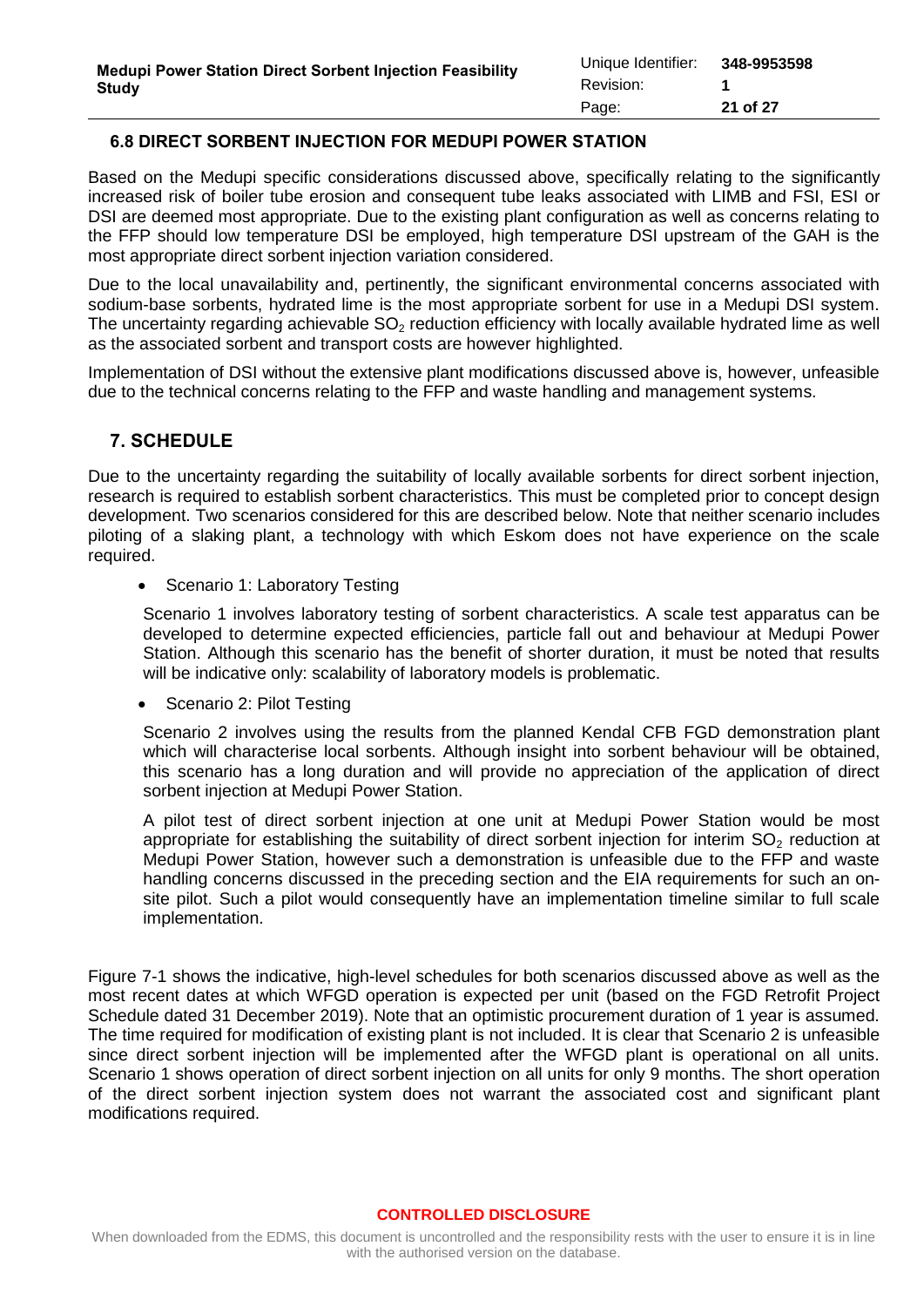### **Medupi Power Station Direct Sorbent Injection Feasibility Study**

Unique Identifier: **348-9953598** Revision: **1** Page: **22 of 27**



## <span id="page-21-1"></span>**Figure 7-1: Indicative schedule scenarios for direct sorbent injection implementation**

# <span id="page-21-0"></span>**8. COSTS**

High level costing for DSI has been developed and is presented in [Table 8-1.](#page-21-2) This costing is indicative only and considers purely the process system and sorbent.

The total cost of a DSI system is estimated at approximately R821.68 million per unit (R4.93 billion for all six boiler units) for one year's operation to achieve an  $SO<sub>2</sub>$  reduction efficiency of 20% when coal with 2.2% sulphur is continuously received. The operation for one year only is based on the schedule discussed in the preceding section of this document. Should poorer quality coal be received and  $SO_2$ reduction of up to 25% be required, this cost will increase due to the significant sorbent cost.

CAPEX of R222.6 million is required for the direct sorbent injection system only (costs for FFP and DHP modifications as well as waste handling and disposal are not included). Significant OPEX of R1.62 million per day (R532.30 million annual cost) is required for sorbent.

| Table 8-1: Direct sorbent injection implementation costs: DSI Costs per Unit |  |  |  |
|------------------------------------------------------------------------------|--|--|--|
|------------------------------------------------------------------------------|--|--|--|

<span id="page-21-2"></span>

| <b>Parameter</b>                                      | Unit                           | <b>Value for One</b><br><b>Boiler Unit</b> | <b>Assumption</b>                                                                                                                 |  |  |  |
|-------------------------------------------------------|--------------------------------|--------------------------------------------|-----------------------------------------------------------------------------------------------------------------------------------|--|--|--|
| <b>Capital Cost</b>                                   |                                |                                            |                                                                                                                                   |  |  |  |
| Sorbent Process Equipment                             | R<br>million                   | 55.65                                      | 2017 B&W Estimate, escalated to 2020 cost using<br>2018/2019 CPI (5.4%) and 2019/2020 CPI (5.6%)                                  |  |  |  |
| <b>Total Implementation Cost</b>                      | R<br>million                   | 222.60                                     | Typical factor of 4 for chemical process equipment<br>applied                                                                     |  |  |  |
| <b>Variable Cost</b>                                  |                                |                                            |                                                                                                                                   |  |  |  |
| Decommissioning Cost                                  | R<br>million                   | 44.52                                      | 20% of Capital Cost                                                                                                               |  |  |  |
|                                                       | <b>Operating Cost (Annual)</b> |                                            |                                                                                                                                   |  |  |  |
| Lime Sorbent Cost                                     | R/ton                          | 2250.00                                    | Estimated 2020 escalated cost, delivered to site                                                                                  |  |  |  |
| <b>Quantity of Lime Sorbent</b><br>Required (ton/day) | ton/da                         | 720.18                                     | 2017 DIMBO mass balance at 2.2% sulphur for<br>reduction to 3500 mg/Nm <sup>3</sup> SO <sub>2</sub> (dry, at 10% O <sub>2</sub> ) |  |  |  |
| Lime Sorbent Annual Cost                              | R<br>million                   | 532.30                                     | 90% unit load factor assumed                                                                                                      |  |  |  |
| Maintenance                                           | R<br>million                   | 22.26                                      | 10% of Capital Cost                                                                                                               |  |  |  |
| Total annual opex                                     | R<br>million                   | 554.56                                     |                                                                                                                                   |  |  |  |
| <b>TOTAL COST</b>                                     | R<br>million                   | 821.68                                     |                                                                                                                                   |  |  |  |

### **CONTROLLED DISCLOSURE**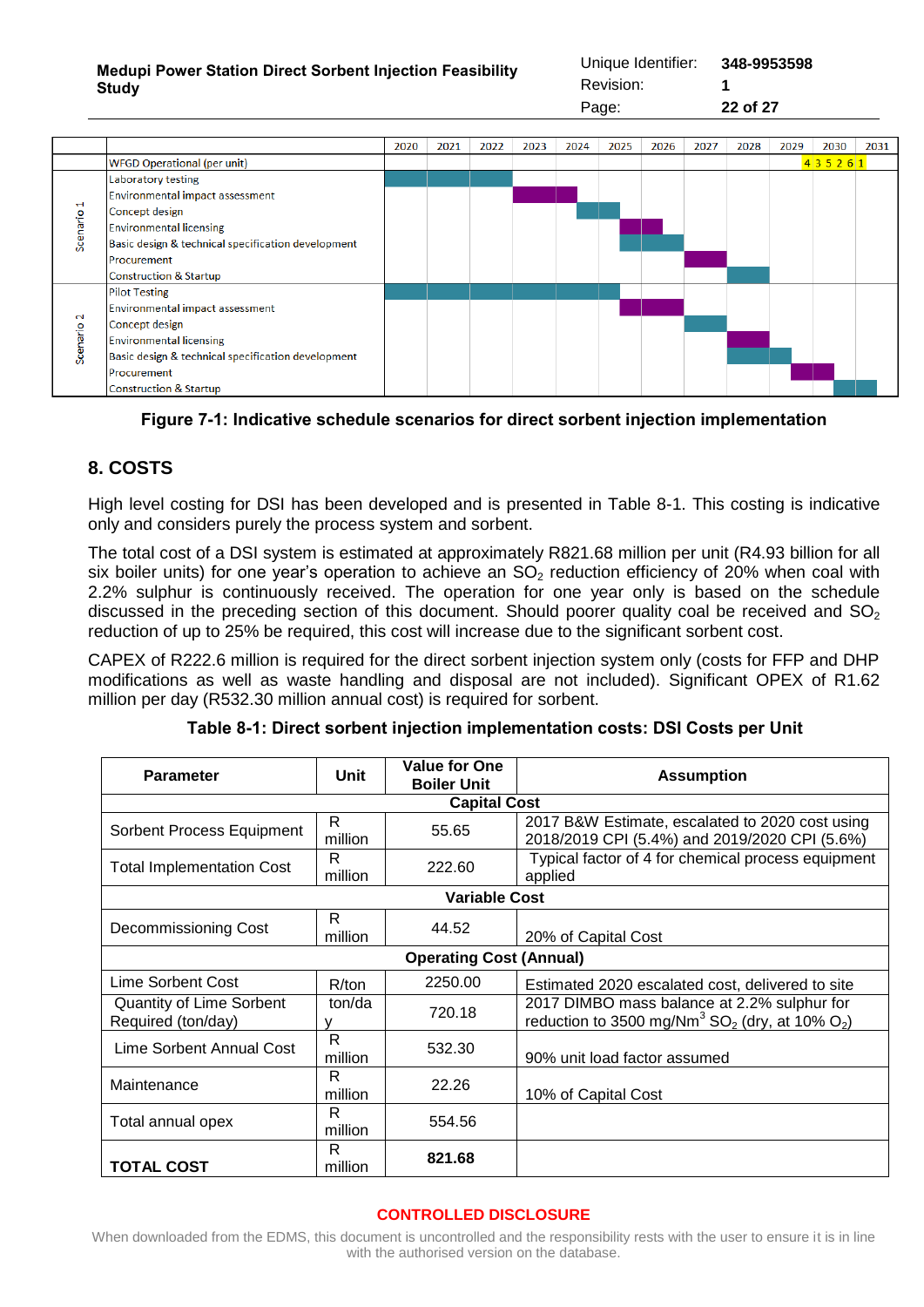The following explanation describes how the cost was obtained:

- In 2017, Eskom received a cost estimate of R50 million for the sorbent process equipment. This was escalated to present value using the Eskom approved Economic Evaluation Parameters [\[4\].](#page-6-7)
- A cost factor of 4 was used to provide for the Engineering work, procurement, shipping, construction, etc. associated with the sorbent process equipment.
- The Capital Cost excludes costs associated with the FFP, DHP and the waste handling.
- Decommissioning was estimated at 20% of the capital cost.
- Lime delivered to site was estimated at a cost of R2250/ton.
- In 2017, a DIMBO mass balance was performed by Steinmüller Engineering and it was found that 720.18 tons/day of lime is required to reduce the 2.2% sulphur to  $3500 \text{ mg/Nm}^3$  SO<sub>2</sub> (dry, at 10%)  $O<sub>2</sub>$ )
- The maintenance associated with the plant is estimated at 10% of the capital cost.

This costing is indicative only and full concept design development, including consideration of the modifications required to the FFP, DHP, waste handling and disposal plants will be required to arrive at a complete cost for implementation, which should include costs associated with outage duration.

Note that due to the high sorbent cost, the overall plant cost will increase significantly with extended direct sorbent injection system operation while achieving only very low  $25\%$  SO<sub>2</sub> reduction. [Figure 8-1](#page-22-0) presents a general comparison of low efficiency DSI vs higher efficiency removal technologies for operation throughout station life. Although this comparison is not specific to Medupi, the impact of the high sorbent cost on life cycle costing is clear.



<span id="page-22-0"></span>**Figure 8-1: Indicative comparison of DSI with high efficiency FGD technologies**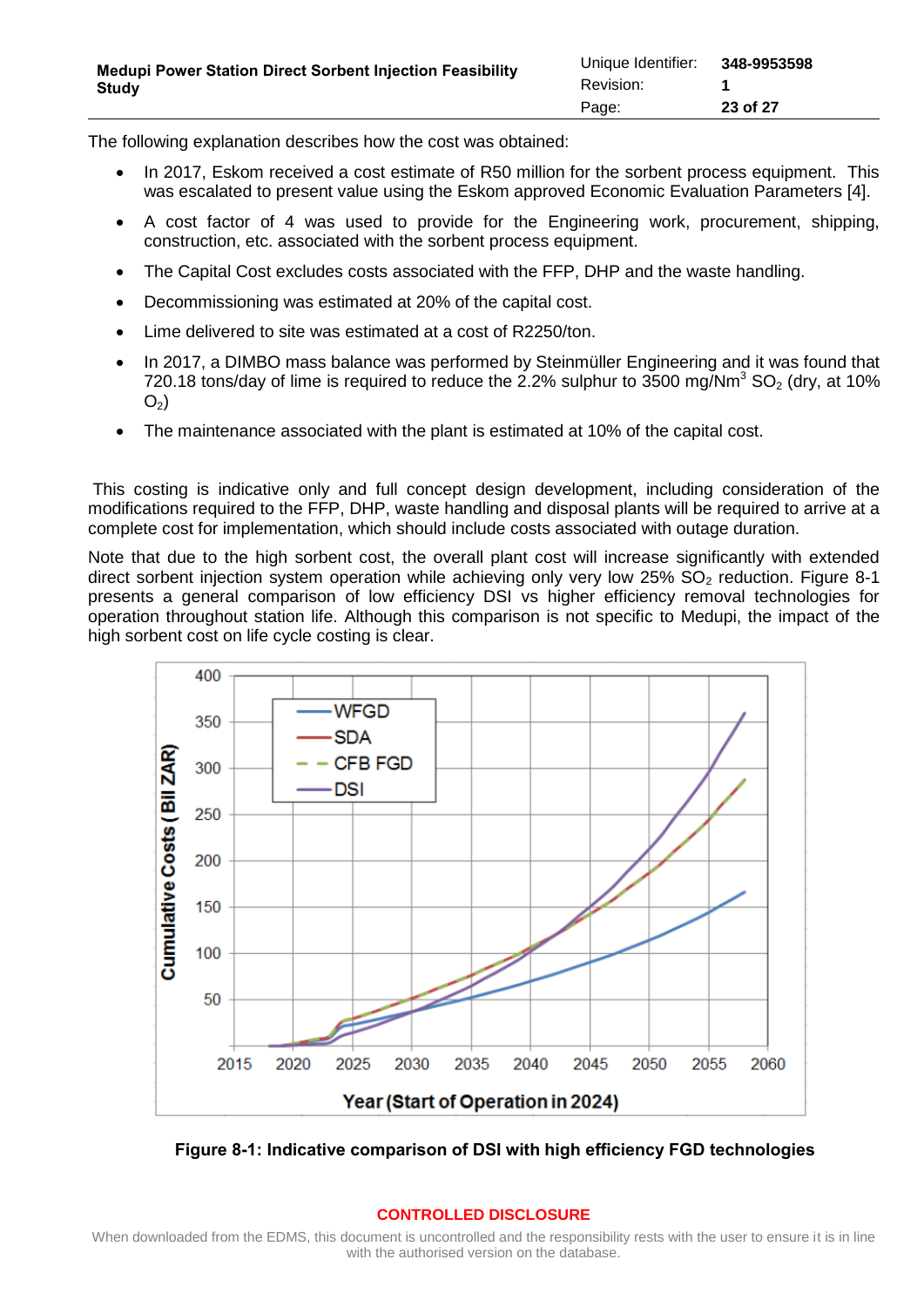# <span id="page-23-0"></span>**9. CONCLUSION**

Based on the discussion above, it is concluded that of the direct sorbent injection options, DSI upstream of the GAH using hydrated lime is the most feasible option considered in order to achieve the requisite SO<sub>2</sub> removal efficiency of up to 25% while avoiding increased boiler erosion and slagging. Achieving the required efficiency is, however, highly dependent on temperature profiles and distribution, moisture content in the flue gas, residence time through the duct and FFP and the reactivity of the sorbent. Since sorbent and waste characteristics are unknown, extensive testing will be required to inform conceptual development of this solution.

Nevertheless, direct sorbent injection is technically unfeasible due to risks relating to GAH fouling and blockage and the requirement for extensive modification of FFP, DHP and waste management and disposal facilities.

Furthermore, due to the extended implementation timeframe and consequent short period for which the plant would be operational as well as the substantial new plant and plant modification requirements, the cost is prohibitively high.

It is thus concluded that direct sorbent injection is not feasible for interim  $SO<sub>2</sub>$  reduction to below the current license limit of 3500 mg/Nm<sup>3</sup> until such time as the WFGD is installed.

## <span id="page-23-1"></span>**10. RECOMMENDATION**

It is recommended that direct sorbent injection is not pursued for interim  $SO<sub>2</sub>$  reduction at Medupi Power Station.

There are currently many unknowns regarding sorbent quality and availability. It is thus recommended that pilot studies be conducted to understand the local sorbent behaviour and enable future decision making on direct sorbent injection at other coal fired power stations within the Eskom fleet.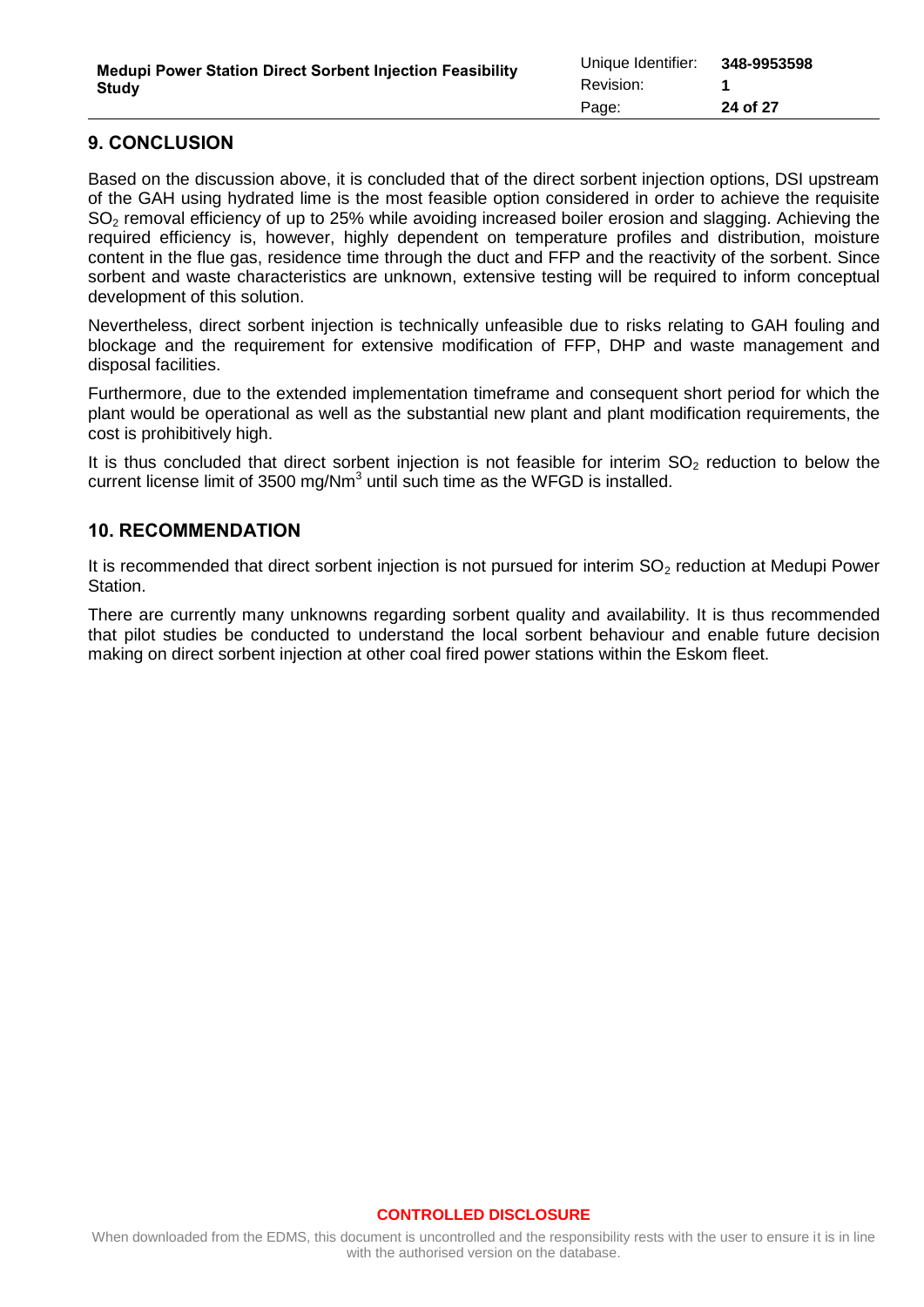# <span id="page-24-0"></span>**11. AUTHORISATION**

This document has been seen and accepted by:

| <b>Name</b>      | <b>Designation</b>                                       |
|------------------|----------------------------------------------------------|
| Ebrahim Patel    | Senior Consultant: Air Pollution Control                 |
| Sandile Peta     | Manager: Boiler Auxiliary CoE (acting)                   |
| Rajesh Ramluckun | Project Engineering Manager: Medupi FGD Retrofit Project |
| Nalini Ghela     | Senior Manager: Project Engineering                      |

## <span id="page-24-1"></span>**12. REVISIONS**

| <b>Date</b>   | Rev.   | <b>Compiler</b> | Remarks                              |  |  |
|---------------|--------|-----------------|--------------------------------------|--|--|
| December 2019 | $0.$ . | J Fourie        | First draft                          |  |  |
| January 2019  |        | J Fourie        | Finalised document for authorisation |  |  |

# <span id="page-24-2"></span>**13. DEVELOPMENT TEAM**

The following people were involved in the development of this document:

Jeanne Fourie

Ruveshnee Govender

Koogendran Govender

# <span id="page-24-3"></span>**14. ACKNOWLEDGEMENTS**

Candice Stephen Nireshni Naidoo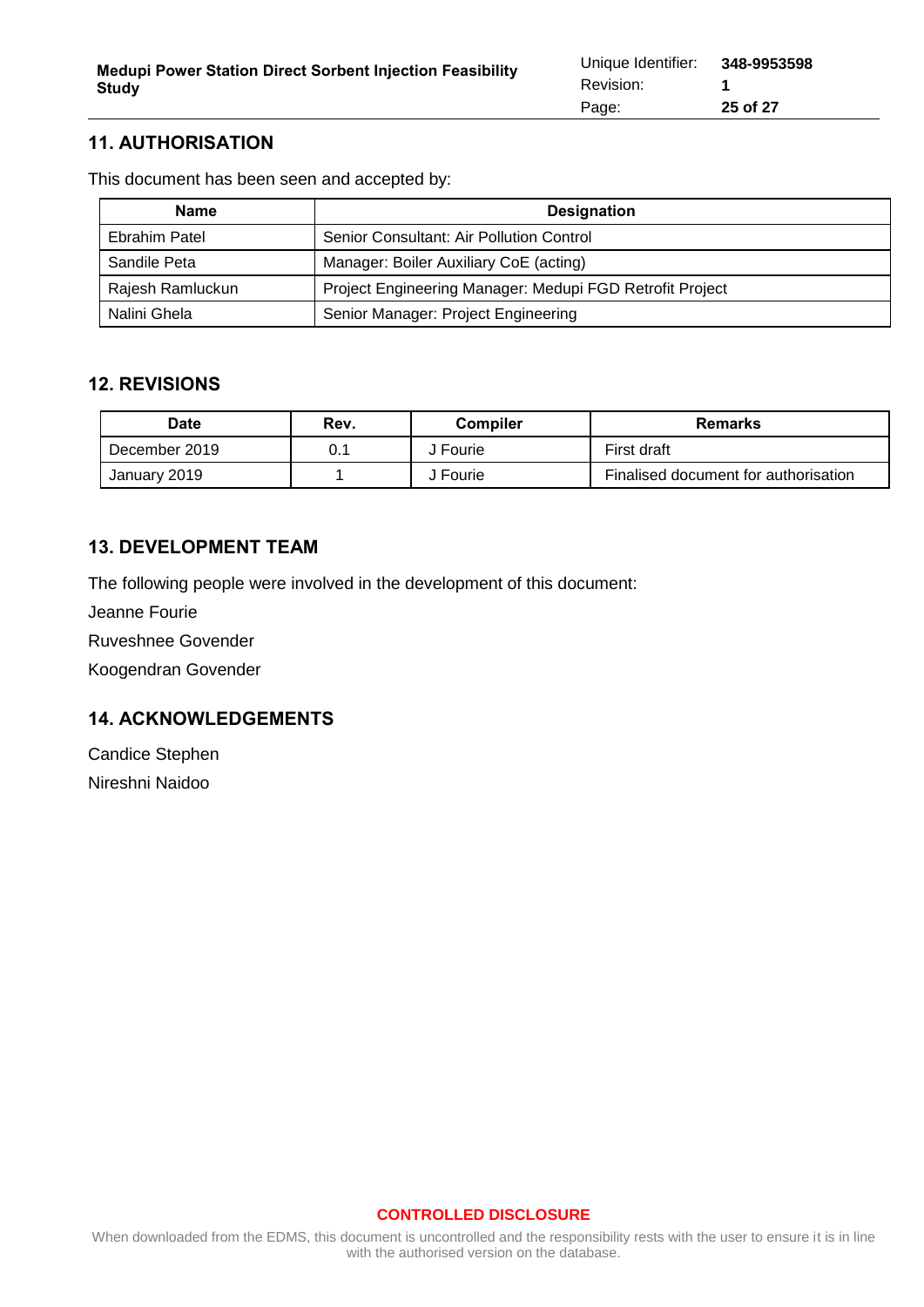### <span id="page-25-0"></span>**15. REFERENCES**

- Directorate: Mineral Economics. (2003). *A review of the dolomite and limestone industries in South Africa.* Pretoria: The Department of Minerals and Energy.
- Haji-Sulaiman, M., Scaroni, A. W., & Yavuzkurt, S. (1990). Optimum sulfation temperature for sorbents used in fluidised bed coal combustion. *Fuel Processing Technology*, 227-240.
- Mongeon, R. K., Mustonen, J., & Lachapelle, D. (1984). Wall-fired design criteria for dry sorbent SO2 control with low-NOx burners. *The First Joint Symposium on Dry SO2 and Simultaneous SO2/NOx Control Technologies.* San Diego: Riley Stoker.
- Ramane, L., & Modiselle, M. (2010). *Lime Industry in South Africa.* Pretoria: Department of Mineral Resources.
- Sargent & Lundy . (2017). *Dry Sorbent Injection for SO2/HCl Control Cost Development Methodology.* Chicago: Eastern Research Group, Inc.
- Schantz, M., Allen, J., Biehn, C., Glesmann, S., Hunt, G., Lehmkuhler, J., . . . Silva, T. (2016). *Dry Sorbent Injection for Acid Gas Control: Process Chemistry, Waste Disposal and Plant Operational Impacts.* Arlington: Institute of Clean Air Companies.
- Srivastava, R., & Jozewicz, W. (2001). Flue Gas Desulfurization: The State of the Art. *Journal of the Air & Waste Management Association, 51:12, 1676-1688*, 13.
- U.S Department of Energy. (2000). *LIMB Demonstration Project Extension and Coolside Demonstration: A DOE Assessment.* National Energy Technology Laboratory. Pittsburgh: U.S Department of Energy.